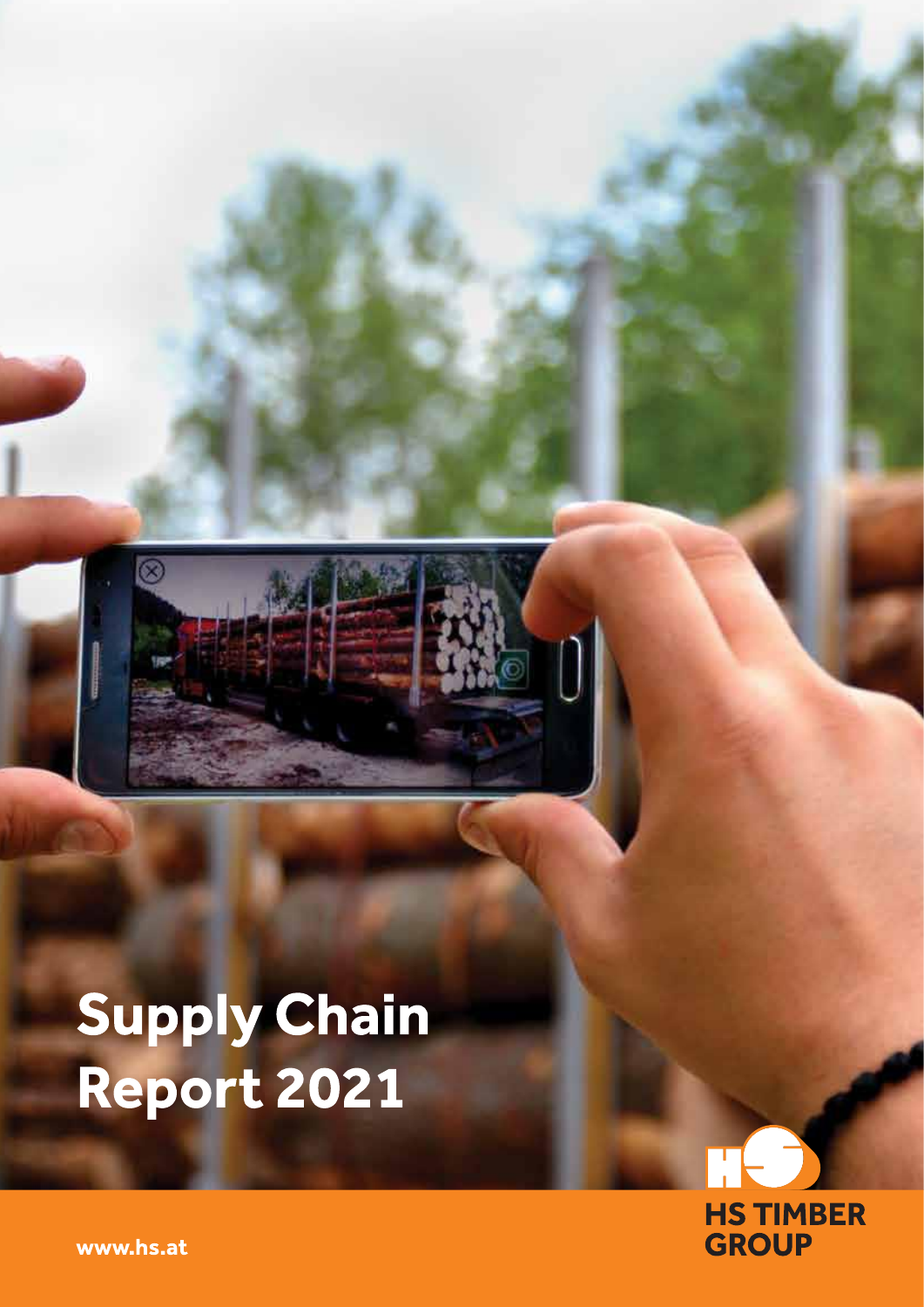

# Contents

| $\mathbf{1}$   |       |                                                                                           |  |
|----------------|-------|-------------------------------------------------------------------------------------------|--|
|                | 1.1   |                                                                                           |  |
|                | 1.2   |                                                                                           |  |
|                | 1.3   |                                                                                           |  |
| $\overline{2}$ |       |                                                                                           |  |
|                | 2.1   |                                                                                           |  |
|                | 2.2   |                                                                                           |  |
| 3              |       |                                                                                           |  |
|                | 3.1   |                                                                                           |  |
|                | 3.2   |                                                                                           |  |
|                | 3.2.1 |                                                                                           |  |
|                | 3.2.2 |                                                                                           |  |
|                | 3.2.3 |                                                                                           |  |
|                | 3.2.4 |                                                                                           |  |
|                | 3.3   |                                                                                           |  |
|                | 3.3.1 |                                                                                           |  |
|                | 3.3.2 |                                                                                           |  |
|                | 3.4   |                                                                                           |  |
|                | 3.4.1 |                                                                                           |  |
|                | 3.4.2 |                                                                                           |  |
|                | 3.4.3 |                                                                                           |  |
|                | 3.4.4 |                                                                                           |  |
|                | 3.5   |                                                                                           |  |
|                | 3.5.1 |                                                                                           |  |
|                | 3.5.2 | Case 2 - Sourcing of illegal biomass from Romanian National Park - external complaint  10 |  |
|                | 3.5.3 | Case 3 - Physical assault of environmental activists in Romania - media monitoring 10     |  |
|                | 3.6   |                                                                                           |  |
| 4              |       |                                                                                           |  |
|                | 4.1   |                                                                                           |  |
|                | 4.2   |                                                                                           |  |
|                | 4.2.1 |                                                                                           |  |
|                | 4.3   |                                                                                           |  |
| 5              |       |                                                                                           |  |
|                | 5.1   |                                                                                           |  |
|                | 5.2   |                                                                                           |  |
|                | 5.3   |                                                                                           |  |
|                | 5.4   |                                                                                           |  |
| 6              |       |                                                                                           |  |
|                | 6.1   |                                                                                           |  |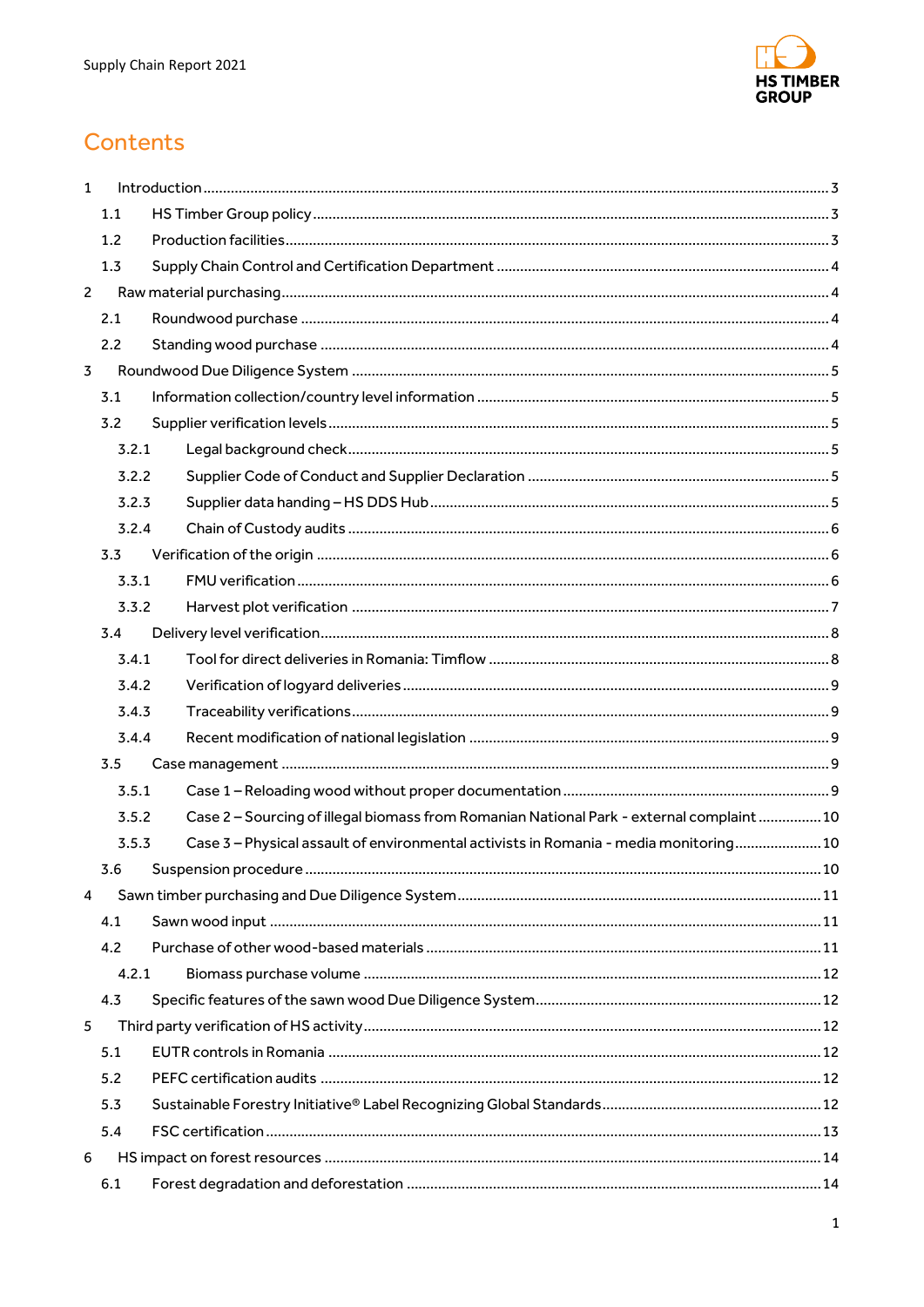

|             | 6.2 |  |  |  |  |
|-------------|-----|--|--|--|--|
|             | 6.3 |  |  |  |  |
|             | 6.4 |  |  |  |  |
|             | 6.5 |  |  |  |  |
|             | 6.6 |  |  |  |  |
|             | 6.7 |  |  |  |  |
| $7^{\circ}$ |     |  |  |  |  |
| 8           |     |  |  |  |  |
|             |     |  |  |  |  |
|             |     |  |  |  |  |
|             |     |  |  |  |  |

#### **Abbreviations**

APV – Act de Punere în Valoare (Romanian document of origin, inventory/details of trees for harvesting plots) CoC – Chain of Custody DDS – Due Diligence System EUTR – EU Timber Regulation $1$ FM – Forest Management FMU – Forest Management Unit FSC® - Forest Stewardship Council<sup>2</sup> HS – HS Timber Group<sup>3</sup> HS DDS Hub – HS Due Diligence Hub, internal web platform covering information of the entire supply chain ISO - International Organization for Standardization<sup>4</sup> PEFC™ - Programme for the Endorsement of Forest Certification<sup>5</sup> SCCC – Supply Chain Control and Certification NFI – National Forest Inventory FAO - Food and Agriculture Organization of the United Nations SD – Supplier Declaration SFI – Sustainable Forestry Initiative<sup>6</sup> SUMAL- Integrated Timber Tracking Information System (Sistem Informațional Integrat de Urmărire a Materialelor Lemnoase) 7

:

<sup>1</sup> Timber Regulation - Forests - Environment - [European Commission \(europa.eu\)](https://ec.europa.eu/environment/forests/timber_regulation.htm)

<sup>&</sup>lt;sup>2</sup> [About us | Forest Stewardship Council \(fsc.org\)](https://fsc.org/en/about-us)

<sup>&</sup>lt;sup>3</sup> [HS Timber Group](https://hs.at/en/index.html)

<sup>4</sup> ISO - [Standards](https://www.iso.org/standards.html)

<sup>5</sup> What is PEFC? - PEFC - [Programme for the Endorsement of Forest Certification](https://www.pefc.org/discover-pefc/what-is-pefc)

<sup>6</sup> Home - [forests.org](https://www.forests.org/)

<sup>&</sup>lt;sup>7</sup> [SUMAL 2.0 | Ministerul Mediului \(mmediu.ro\)](http://www.mmediu.ro/categorie/sumal-2-0/321)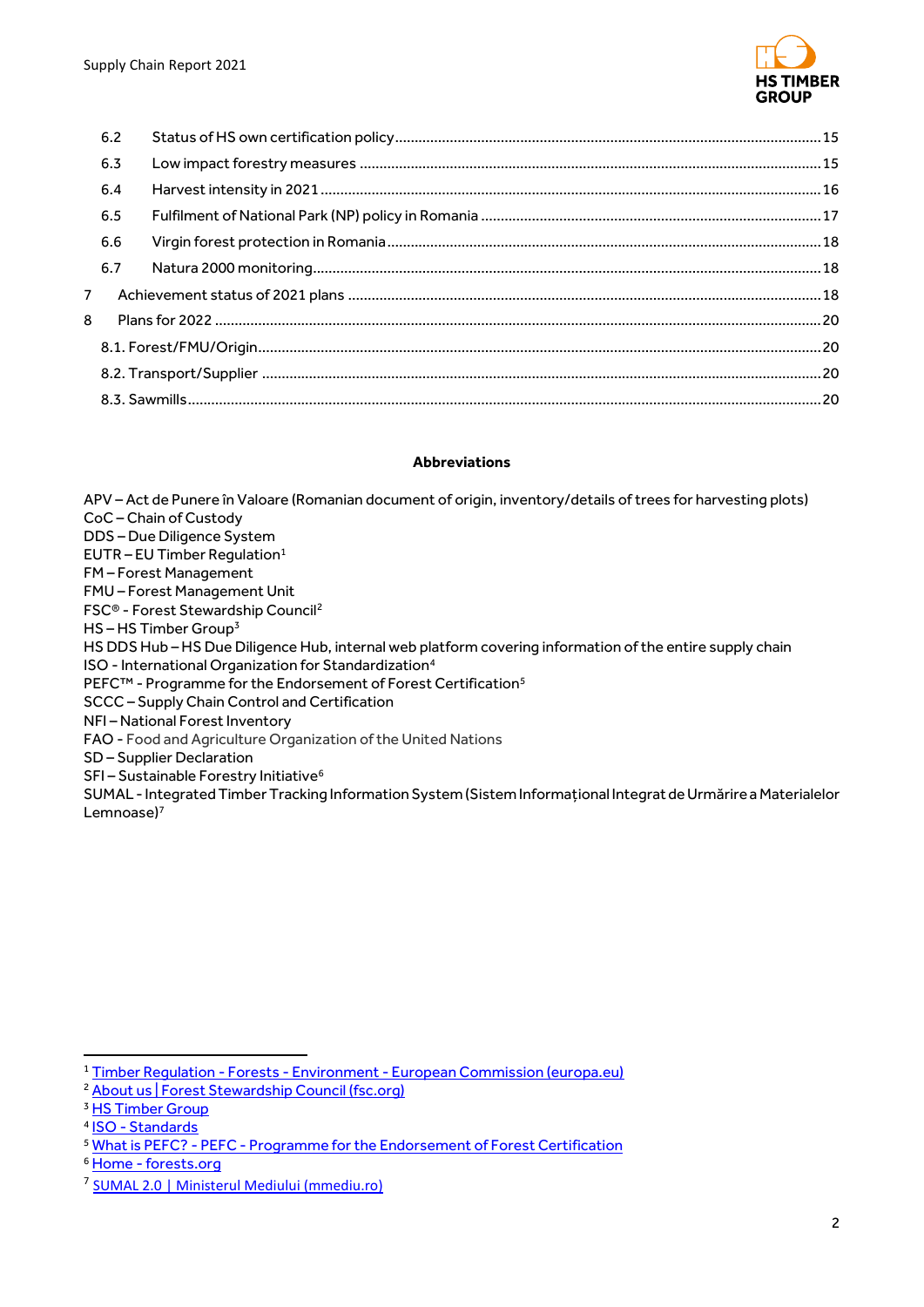

# <span id="page-3-0"></span>**1 Introduction**

HS Timber Group and its subsidiaries (referred to as "HS" in this text) implemented a strict Timber Sourcing Policy. This policy includes a commitment to perform an annual review and to report on the implementation. As a part of the implementation process, the first supply chain report was published in 2018. This report is now the fourth one and reports on HS' supply chain structure and supply chain control status, with a special focus on the Romanian situation. The report intends to serve as a basis for further discussions with stakeholders.

# <span id="page-3-1"></span>**1.1 HS Timber Group policy**

HS Timber Group (HS) is a long-established wood processing company of Austrian origin with strong roots in Central and Eastern Europe, especially in Romania. With around 4,000 employees in Austria, Germany and Romania, HS Timber Group produces high-quality wood products for customers all over the world. There is growing public attention towards all companies operating in the wood industry. On the one hand, wood is a sustainable material and efficient wood supply chains can play a key role in addressing climate change and a more sustainable circular economy, on the other hand, there is growing consensus that timber should not originate from forests subject to degradation and deforestation. The legality of the wood supply chain from management planning, to harvesting and transport is always the minimum level of compliance for such material. This report provides an overview of HS' supply chain, risk mitigation and input-related verification activities in the year 2021. More information about the environmental issues can be found in the annual Sustainability Report<sup>8</sup>.

For all its sawmills, HS has developed and implemented an advanced and robust Due Diligence System (DDS) to mitigate risks of purchasing and processing illegal or controversial raw material. The different measures within the organisation's DDS are set up to comply with the requirements of:

- HS Timber Sourcing Policy<sup>9</sup>
- National legal framework of the respective countries HS operates in
- **EUTR Regulation (EU) No 995/2010**
- (US) Lacey Act
- (Japanese) Clean Wood Act
- **PEFC STD 2002:2013**
- Sustainable Forestry Initiative® Label Recognizing Global Standards
- **•** FSC Chain of Custody
- ISO 38200 (Siret branch)

## <span id="page-3-2"></span>**1.2 Production facilities**

In 2021, HS continued to operate

- **·** three sawmills in Romania (Sebeș, Rădăuți, Reci),
- one sawmill in Germany (Kodersdorf) and
- two panel factories in Romania (Comănești, Siret).

The overall production capacity of the four sawmills in 2021 was about 5.3 million  $m<sup>3</sup>$  of roundwood input, which makes HS a large-scale sawmill operator. The main advantage that derives from this is the ability to utilise all wood input (composite products, pellets, energy production). There have been no significant changes in the existing production facilities in 2021, apart from Kodersdorf mill, where pellets production had started the previous year. Additionally, HS started the development of two new production facilities in 2021. The construction of the new sawmill in Belarus in Svisloch, Grodno region was expected to be finalised mid-2022, however, due to the current political situation it is likely that start of operations will be postponed. The second project, the construction of a new sawmill in Argentina together with Belgian joint-venture partner Forestcape, commenced at the end of 2021. The sawmill is located in Gobernador Virasoro in the province Corrientes.

.

<sup>8</sup> [Sustainability Report \(hs.at\)](https://hs.at/en/responsibility/sustainability-process/sustainability-report.html)

<sup>9</sup> [Timber\\_Sourcing\\_Policy\\_EN \(hs.at\)](https://hs.at/fileadmin/files/Responsibility/Timber_Sourcing_Policy/Timber_Sourcing_Policy_EN.pdf)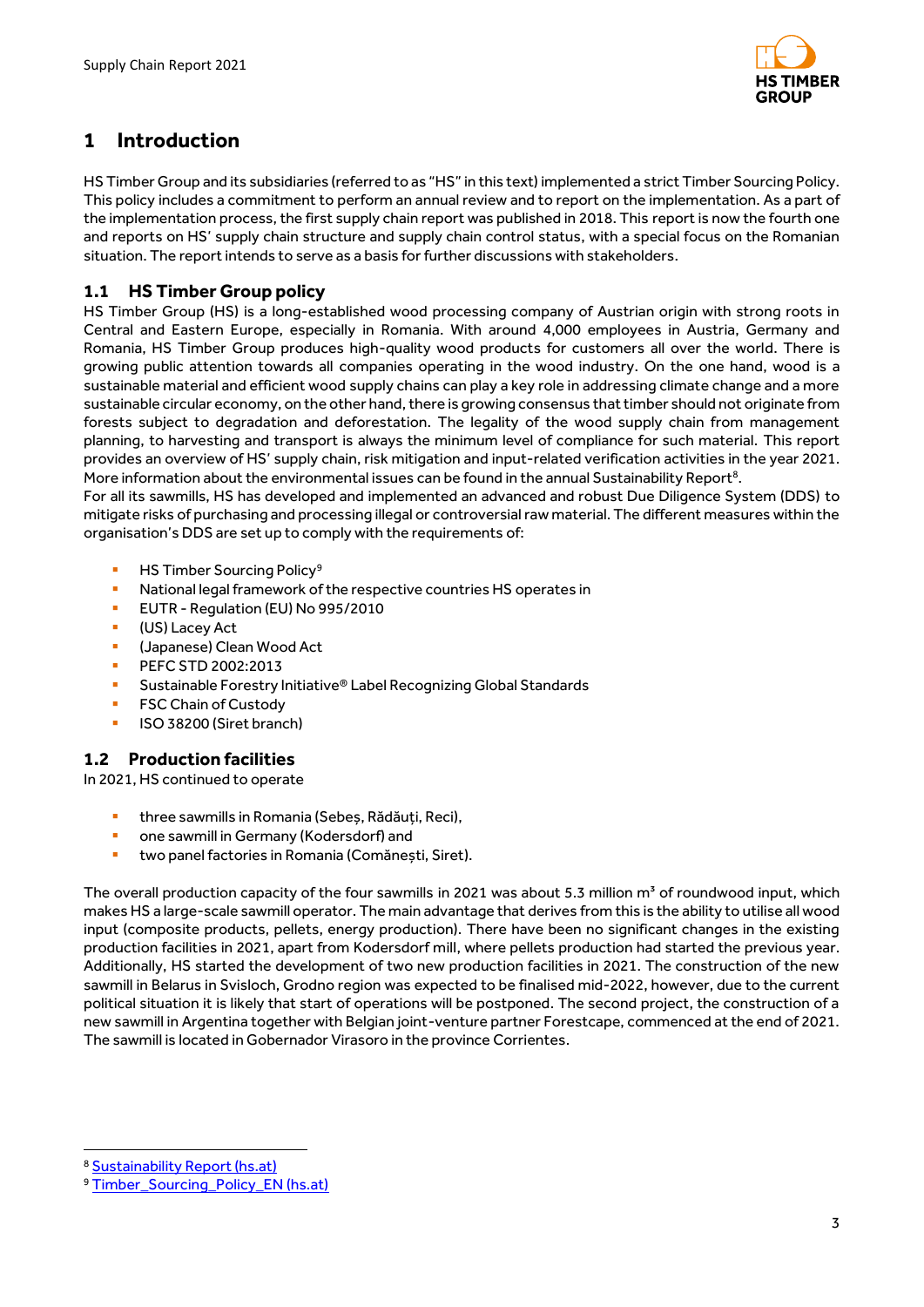

# <span id="page-4-0"></span>**1.3 Supply Chain Control and Certification Department**

HS Timber Group established the Supply Chain Control and Certification (SCCC) Department in 2016, as a fully independent entity from the Purchasing Department, and coordinated directly from the headquarters in Vienna and Bucharest, as part of the Compliance and Sustainability activities of the company.

In 2021, the SCCC department included the Head of the Department at HS Group level, a Romanian manager, two officers in each Romanian sawmill, one in each panel mill, one in Kodersdorf and one in Ukraine. As the construction of a new sawmill started in Belarus, a new staff member joined the team in November 2021, to actively participate in the implementation of the DDS in Belarus.

# <span id="page-4-1"></span>**2 Raw material purchasing**

In this section, the purchasing of primary raw material, namely roundwood and standing wood purchase is explained in more detail.

# <span id="page-4-2"></span>**2.1 Roundwood purchase**

Since HS operates primarily in the sawmill industry, the majority of the input is roundwood, respectively saw logs, from resinous wood such as spruce, fir and pine. Roundwood, like any other wood-based material, is subject to the most stringent DDS processes, to meet the requirements defined in the national forest and wood trade legislation, EU Timber Regulation (EUTR), certification standards and in HS' own policies. Due to turmoil in the wood market, HS extended its purchase area to four additional European countries in 2021 (Bulgaria, Finland, Sweden, and Latvia), continuing the trend of only purchasing saw logs from within the European Union (EU).

| Sourcing country | % PEFC | % FSC | % Non-certified |
|------------------|--------|-------|-----------------|
| Germany          | 63%    | 1%    | 37%             |
| Austria          | 93%    | 0%    | 7%              |
| Poland           | 65%    | 0%    | 35%             |
| Romania          | 0%     | 12%   | 88%             |
| Slovakia         | 0%     | 0%    | 100%            |
| Czech Republic   | 70%    | 0%    | 30%             |
| <b>Bulgaria</b>  | 0%     | 0%    | 100%            |
| Finland          | 0%     | 0%    | 100%            |
| Sweden           | 2%     | 0%    | 98%             |
| Latvia           | 0%     | 0%    | 100%            |

Table 1. Total roundwood input share by country of origin in 2021.

## <span id="page-4-3"></span>**2.2 Standing wood purchase**

In 2021, the entire standing wood purchase of 96.3 thousand  $m<sup>3</sup>$  was exclusively sourced from Romania. All harvesting operations were conducted by service providers. So, even in the case of standing wood purchase, HS does not harvest wood by itself. The wood which was not suitable for HS' operational purposes has been sold to third parties. The standing wood purchase for each sawmill in Romania is shown in Table 2, including the amount that has been sold to third parties. For standing wood purchases, the EUTR guideline states that not the Forest Management Unit (FMU), but the buyer is considered to be the operator, therefore, implementation of a Due Diligence System is mandatory for HS.

The implementation of the new state-run wood tracking system SUMAL 2.0 at the beginning of 2021, led to a significant decrease of standing timber purchase in Romania, because of increased complexity in the procedure of issuing delivery notes. HS expects an even lower purchase volume of standing timber in 2022.

| Mill         | Used in production $(m^3)$ | Sold to $3^{rd}$ parties (m <sup>3</sup> ) |
|--------------|----------------------------|--------------------------------------------|
| Sebeş        | 35.897                     | 14.881                                     |
| Rădăuti      | 8,221                      | 5.573                                      |
| Reci         | 26.450                     | 5.313                                      |
| <b>Total</b> | 70,568                     | 25,767                                     |

Table 2. Standing wood purchase in Romania for each sawmill in 2021.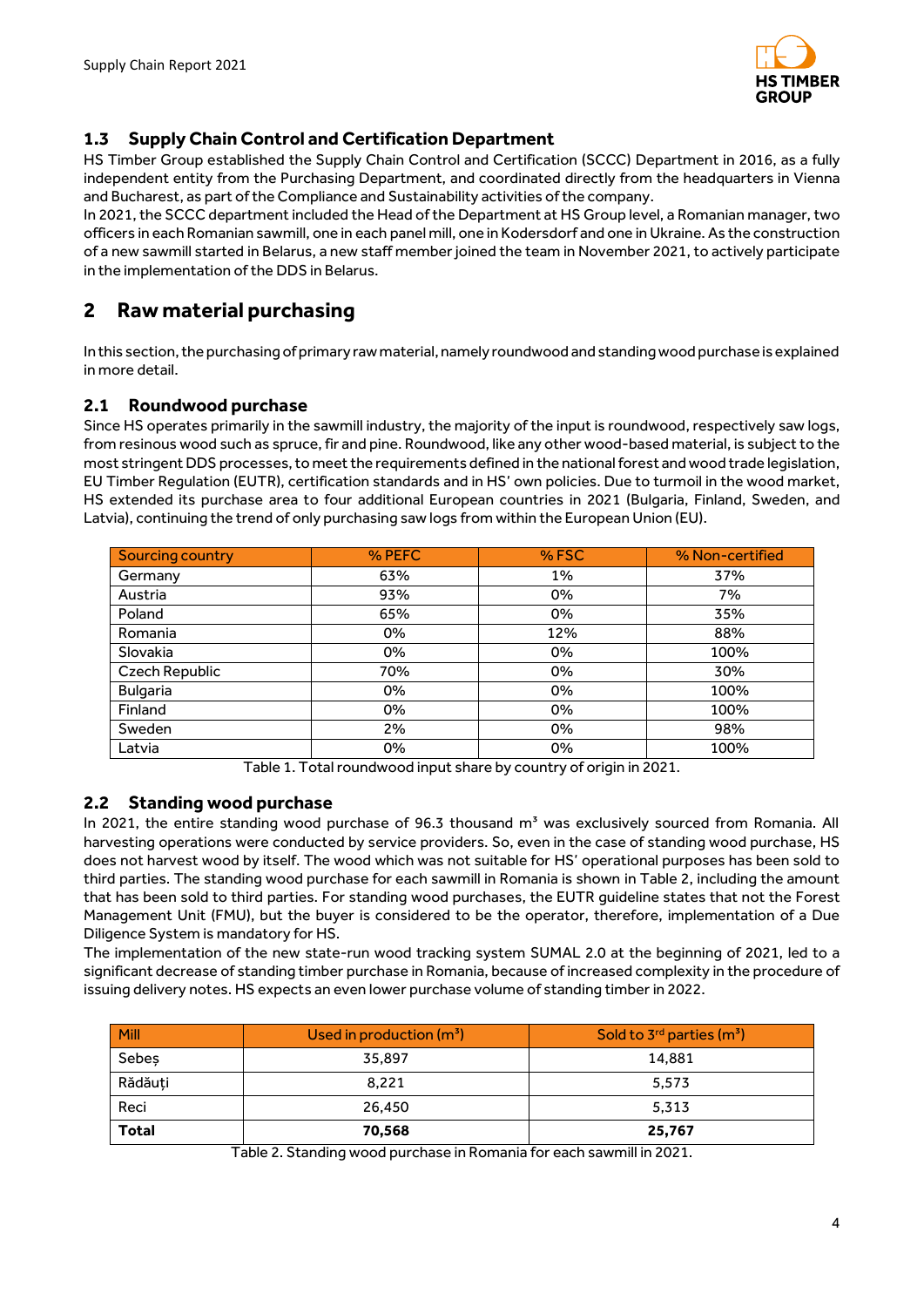

# <span id="page-5-0"></span>**3 Roundwood Due Diligence System**

# <span id="page-5-1"></span>**3.1 Information collection/country level information**

As stated above, in 2021, all roundwood input came from EU countries. The applied Due Diligence System (DDS) is country-specific, as it is based on country level risk assessments and, therefore, the implemented measures differ from country to country. In this section of the report, Romanian roundwood Due Diligence is explained in detail, as Romanian purchase activities had received special attention from various stakeholders in the past. Furthermore, Romania has a Corruption Perception Index (CPI) below 50, which classifies the country as a high-risk country to do business in. However, in 2021, only 28% of roundwood input purchased by HS originated from Romania.

For proper risk mitigation, it is crucial to collect the entirety of available information, including media monitoring, stakeholder input, state-run traceability systems and digital available databases, third-party risk assessments and, most important, on site audits. Such information is collected by the SCCC staff, in close cooperation with other HS departments and various stakeholders. In line with this, HS implemented its Open-Door Policy<sup>10</sup>, announced publicly on its website.

# <span id="page-5-2"></span>**3.2 Supplier verification levels**

## <span id="page-5-3"></span>3.2.1 Legal background check

Potential purchasing contracts are initiated by the Log Department and verified by SCCC, as well as by the Legal Department. All contracts are handled directly through the internal document management system and, therefore, all steps involved in the approval process are confirmed by timestamps. The Legal Department performs an initial legal background check of each supplier, by verifying financial status, checking criminal records, validating compliance with the Timber Sourcing Policy, investigating potential conflicts of interest, as well as previous suspensions, etc.

## <span id="page-5-4"></span>3.2.2 Supplier Code of Conduct and Supplier Declaration

The Supplier Code of Conduct<sup>11</sup> was introduced in 2020 to provide a behaviour standard HS expects from its suppliers. All roundwood purchases are based on written contracts and regulated by domestic and EU legislation, however, suppliers are also required to adhere to the additional requirements stated in the HS Supplier Code of Conduct. It covers different fields of application, ranging from ethical business behaviour, to environmental protection requirements, health and safety requirements, as well as behaviour toward employees, etc. By accepting the Supplier Code of Conduct suppliers agree to be audited according to the requirements of HS and other third parties. The Supplier Declaration requires the suppliers to provide information about wood origin and is a tool that supports field verification through the entire supply chain. Since the second quarter of 2021, the Supplier Code of Conduct and the Supplier Declaration are integrated into a single document annexed to all purchase contracts, to reduce paperwork. The Supplier Code of Conduct is still available on HS' webpage<sup>12</sup>.

## <span id="page-5-5"></span>3.2.3 Supplier data handing – HS DDS Hub

HS supply chain information and supplier data are registered in the HS DDS HUB, a tailor-made online platform for handling suppliers and related information (sub-suppliers, supplier declarations, audits, volumes, etc) through an encrypted database. The platform became fully operational in 2020 and currently, almost 2.500 entities, ranging from HS entities, suppliers and their sub-suppliers (both active and inactive), are stored in the system. The HUB is integrated with the internal ERP system TiCom and the auditing application iAuditor and provides a full overview of the current status of any given supplier.

Additional features, such as automated e-mail notifications/alerts (new suppliers, certification checks, corrective actions, risk assessments, etc.), comparison of input with available volumes in the documents of origin (for Romanian suppliers), a as well as an integration with Inspectorul Pădurii<sup>13</sup> were introduced throughout 2020 and 2021. A mobile application to help suppliers submit APVs<sup>14</sup> directly to the platform was introduced in 2021. All HS suppliers can receive dedicated credentials for their companies and, through an easy process, can take pictures of the documents, select the name of the entity for the origin and submit these documents which will be added

<sup>.</sup> <sup>10</sup> [Stakeholder involvement \(hs.at\)](https://hs.at/en/responsibility/stakeholder-involvement.html)

<sup>11</sup> <https://hs.at/en/responsibility/how-we-do-business/supplier-code-of-conduct.html>

<sup>12</sup> [Supplier Code of Conduct \(hs.at\)](https://hs.at/en/responsibility/how-we-do-business/supplier-code-of-conduct.html)

<sup>13</sup> [Inspectorul Padurii](https://inspectorulpadurii.ro/#/)

<sup>14</sup> Act de Punere în Valoare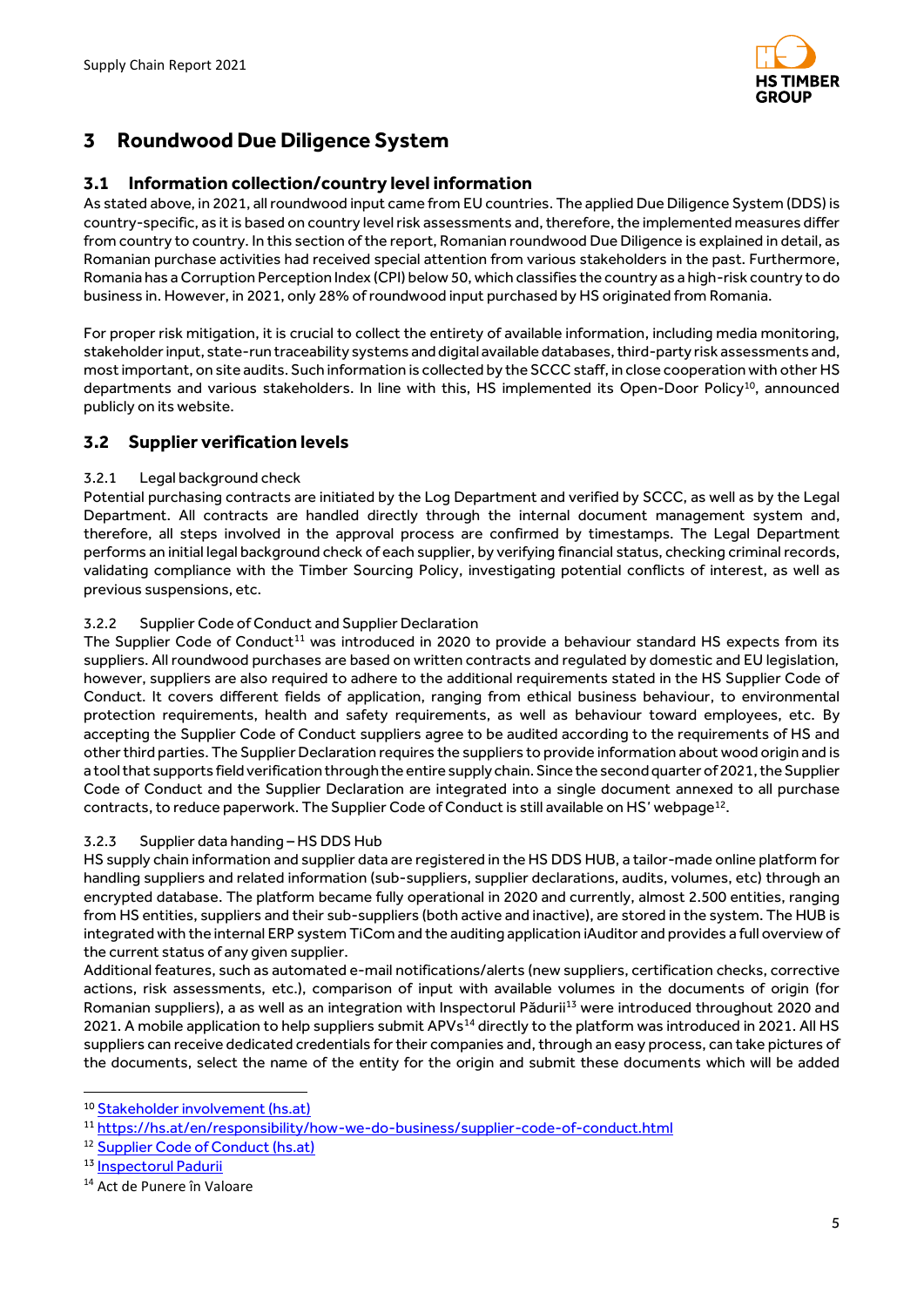

directly to the DDS Hub. The APV number is automatically cross-checked with SUMAL 2.0 - Inspectorul Pădurii to confirm the number, GPS coordinates and type of harvesting treatment.

#### <span id="page-6-0"></span>3.2.4 Chain of Custody audits

In high-risk countries such as Romania the DDS requires intensive field verification and field visits. While certification standards usually apply the square root rule to decide on the number of suppliers to be visited annually, HS DDS applies much higher verification intensity on its suppliers. Based on the Supplier Declaration, SCCC considers the delivery method (logyard or directly from the forest), performs an initial CoC audit verifying and confirming specific indicators from the risk assessment, requesting proof of the origin of the wood (APVs and harvest permits) and documenting location and information through relevant pictures. This includes compliance with health & safety, as well as fire safety regulations, volumes and sources at the moment of the audit, possible non-conformities, etc. Most of the field audits are conducted as second-party audits with our own experts, while in countries where HS staff is not present, we rely on third-party auditors, in all cases from internationally accredited certification bodies. The data for field audits is presented in the table below.

| Country         | HS second- and third-party audits |                |            |                |                    |  |
|-----------------|-----------------------------------|----------------|------------|----------------|--------------------|--|
|                 | CoC desk                          | CoC            | <b>FMU</b> | Plot           | <b>Total field</b> |  |
| Romania         | 120                               | 278            | 27         | 200            | 505                |  |
| <b>Ukraine</b>  | 6                                 | 37             | 14         | 10             | 61                 |  |
| Russia          | $\mathbf{1}$                      | 4              | 3          | $\overline{2}$ | 9                  |  |
| Slovakia        | $\mathbf 0$                       | 9              | 0          | 0              | 9                  |  |
| Germany         | $\overline{c}$                    | $\overline{c}$ | 0          | 0              | $\mathbf{2}$       |  |
| Poland          | $\mathbf 0$                       | 0              | 0          | $\mathbf 0$    | O                  |  |
| <b>Belarus</b>  | $\Omega$                          | 3              | $\Omega$   | $\Omega$       | 3                  |  |
| <b>Bulgaria</b> | $\overline{c}$                    | 0              | 0          | 0              | 0                  |  |
| Turkey          | $\overline{2}$                    | $\Omega$       | $\Omega$   | $\mathbf{1}$   | 1                  |  |
| Ivory Coast     | $\mathbf 0$                       | 5              | 0          | 0              | 5                  |  |
| Latvia          | $\mathbf{1}$                      | 0              | 0          | $\mathbf 0$    | 0                  |  |
| Cameroon        | $\Omega$                          | 1              | 0          | 0              | 1                  |  |
| <b>Total</b>    | 134                               | 339            | 44         | 213            | 596                |  |

Table 3. Number of second- and third-party audits in 2021

A field visit of a supplier is a rather static and retrospective surveillance tool, as it is only performed once or twice a year and solely looks at data from the past. Still, it is a very important information gathering and mitigation measure, as we are able to verify information on site and have direct interaction with the supplier. Harvesting plot audits, moreover, give a very good information on how the supplier operates in general, even if there is not a 100% surveillance of all activities. Traditionally, in most countries, the DDS is CoC oriented and focuses on the means of transport, however, the key aim should be to obtain reliable information about the origin of the wood.

## <span id="page-6-1"></span>**3.3 Verification of the origin**

In high-risk countries, origin verification is performed through two channels:

- the administrative organisation verification (FMU) and
- the harvest plot verification.

#### <span id="page-6-2"></span>3.3.1 FMU verification

For the last five years, suppliers were required to always provide their harvest documentation, therefore HS' DDS is based on reliable information from the Forest Management Unit (Ocol Silvic in Romania) regarding the wood origin. The aim of the FMU verification is to confirm the existence and approval of management plans, check public information regarding potential previous illegal activities and levels of protection, etc. For FMU level verification, HS' DDS considers third-party certification as a reliable risk mitigation tool and assesses the content of publicly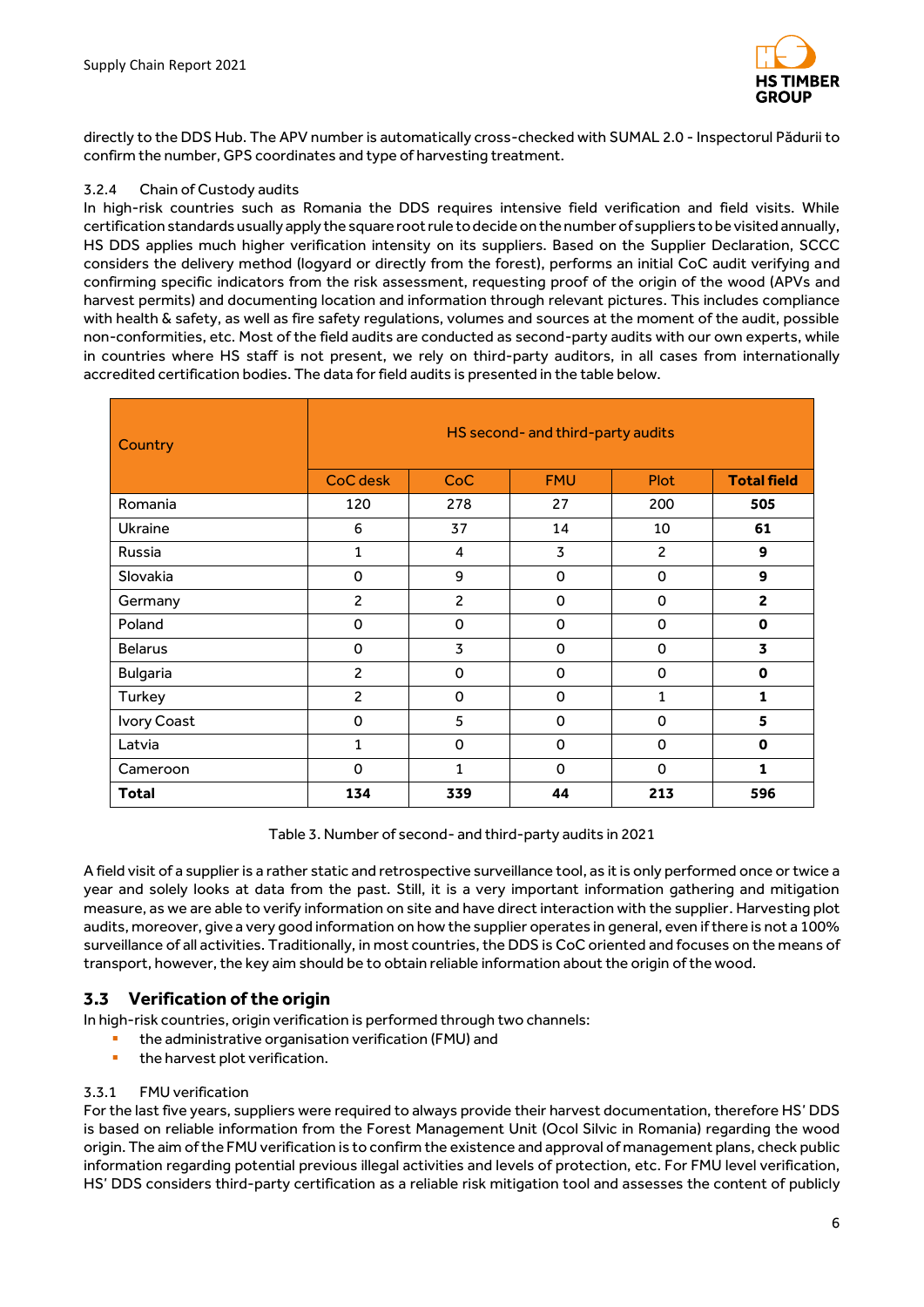

available FM reports. HS is committed to promote and use forest certifications such as PEFC and FSC, not only as a risk mitigation tool. but also as an important indicator towards sustainable forest management<sup>15</sup>. As a supporting tool, media monitoring is available daily (for Romania and Ukraine). Additionally, HS' DDS is open to receive and assess any stakeholder input, in any country.

In Romania, there is an ongoing debate about the approval stages of environmental evaluation for forest management plans of Natura 2000 forests. On 10 November 2021, two new Ministry orders were enforced in Romania, to proper regulate how and when the environmental assessment must be performed for the forest management plans.

- Order No. 1946/2021 Order of the Minister of Environment. Water and Forests for the approval of the methodology for the application of the environmental assessment for forest management
- Order No. 1947/2021 Order of the Minister of Environment, Water and Forests on the method of reviewing forest management that partially or completely overlaps with protected natural areas of community interest

Following the implementation of these two orders, the Association of Forest Administrators in Romania (AAP) contested them in court, since these orders (more specifically No. 1947/2021) would have made 3,150 management plans (out of 4,478) the subject of (retrospective) review. Due to the appeal, the court decided on 16 December 2021 to suspend the Ministry's orders until a final decision is reached.

#### <span id="page-7-0"></span>3.3.2 Harvest plot verification

.

In addition to the FMU level verification, it is also important to verify the specific harvesting plot from which the purchased wood originated. The harvest plot verification is performed as a document review in all cases and as field inspection for sampled plots. Starting 2020, all APVs are not only stored as physical documents, but the content is also digitalised, to allow more effective data handling of the descriptive data, such as total and coniferous saw logs volume – spruce, fir, harvest start and end date, FMU, ownership (private or state), harvest area, etc. Digitalised information creates the possibility to have better statistics of HS sourcing areas, such as harvest intensity, age of the stands and intervention types. Based on this information, more reliable risk assessments can be made and SCCC can perform a better targeted plot sample selection.

As previously emphasised, the requirement to have all documents of origin is a key feature of HS' DDS. In case of a missing APV, wood cannot enter production, and it is stored on a separate area in the logyard marked as "under investigation". Efficient wood processing requires active information channels between HS and its suppliers. The new mobile (Android) application established in 2021 makes it easier for suppliers to send the required documentation directly into the HUB and, therefore, the efficiency of the process is increased.



Picture 1. Harvest plot locations from where wood was purchased in 2021

<sup>15</sup> CoC: CoC certification is not considered by HS a risk mitigation function in terms of traceability, e.g., certified companies are also subject of second, or third-party verification, as the non-certified ones.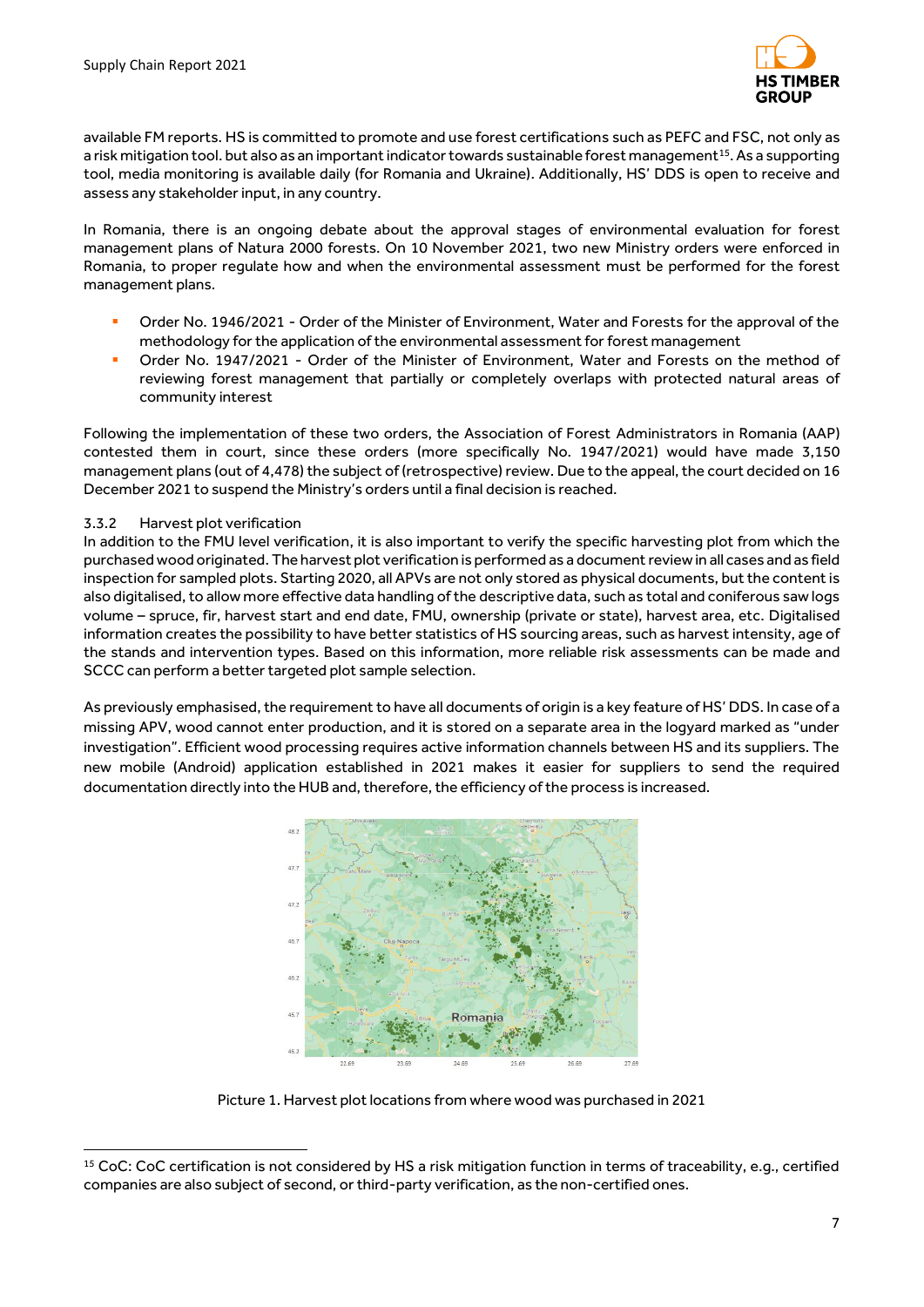

In technical terms, a plot visit describes an inspection of an ongoing harvest operation and its compliance with legal and certification standards, which covers - among others - the checking of the harvest activity, documentation, marking of the trees, reviewing applied health and safety measures and the verification of low impact forestry features, such as water stream protection, soil damage, seedlings or trees damage, or type of machinery used for harvesting and transport in the forest: skidders, forwarders, horses, etc. Like any other field inspections, plot audits are conducted with the iAuditor auditing application and the collected data (images, findings, location, date) is stored digitally.

In 2021, all four plots older than 160 years which are located in Natura 2000 were visited by HS staff to check potential effects on biodiversity protection requirements. During the HS staff audits, no non-conformities were identified.

# <span id="page-8-0"></span>**3.4 Delivery level verification**

In the last decade, most East European countries demonstrated significant efforts to reduce illegality in the forestry sector. To achieve this, measures towards more transparent management planning processes, stricter legislation, stronger forest control authority, increased verification intensity, tax changes, etc. were set up. A fundamental feature to reduce Illegal practices is the implementation of national wood traceability systems, usually with public access. The following tools have been put in place to achieve that:

- Romania: SUMAL, introduced in 2008, updated in 2014 and 2021
- **Ukraine:** [www.ukrforest.com,](http://www.ukrforest.com/) established in 2019
- **E** Bulgaria: harvest permit<sup>16</sup> and transport tickets<sup>17</sup>
- Hungary: government registry EAKR, all truck movements are covered but no public access

These systems offer transaction verification, e.g., information about every wood delivery is available (reference to harvest documentation, photo documentation and/or GPS route). Therefore, wood traceability systems make the traditional verification systems which are based on yearly audits rather obsolete.

For example, the Romanian SUMAL 2.0 system currently publishes over 200,000 harvesting documents (APVs) and, weekly, around 80,000 deliveries and their related information. This immense range of information enables state administration and interested stakeholders to verify compliance and identify and/or further investigate transports potentially violating regulations.

Note: In Romania, the information at the delivery level is only available to the public for 96 hours on Inspectorul Pădurii.

## <span id="page-8-1"></span>3.4.1 Tool for direct deliveries in Romania: Timflow

With the introduction of the Timflow system in Romania in April 2017, HS started to provide information to the public about all direct deliveries of wood from forests to HS mills (exceeding the requirements of the government service SUMAL 2.0). After a simple registration process, the system is available to anyone online, at [www.timflow.com](http://www.timflow.com/) and offers transaction level data about every saw log transport for a year. The information for each delivery includes:

- origin location and coordinates
- **E** harvest documentation if delivery is initiated from primary platform
- photo documentation of the truck and load
- **•** route provided by dedicated fixed GPS, available on all trucks delivering roundwood to HS.

All deviations and perceived errors trigger an internal investigation.Currently, HS' Timflow operates in parallel with SUMAL 2.0. Identified non-compliances in Timflow that triggered further verification steps before using the material in the production in 2021 are presented in the table below.

| <b>Missing APV</b><br>in the<br>database | <b>Missing</b><br>route | <b>Different</b><br>loading point | Incomplete<br>route | <b>No</b><br><b>Timflow</b> | <b>National</b><br><b>Parks</b> | Delivered<br>note<br>issues | <b>Missing</b><br>(audit) | Others <sup>18</sup> | Total under<br>investigation | <b>Total</b><br>transports | Share % |
|------------------------------------------|-------------------------|-----------------------------------|---------------------|-----------------------------|---------------------------------|-----------------------------|---------------------------|----------------------|------------------------------|----------------------------|---------|
| 928                                      | 530                     | 545                               | 248                 | 163                         |                                 |                             | 56                        | 313                  | 2,798                        | 31,997                     | 8.74%   |

Table 4. Timflow statistics from 2021

:

<sup>&</sup>lt;sup>16</sup> Logging permits / Felling Permits - [Bureau for Investigative Reporting and Data \(bird.bg\)](https://bird.bg/forest/)

<sup>17</sup> [Transport tickets \(iag.bg\)](http://tickets.iag.bg:8080/cgi-bin/index.cgi)

<sup>18</sup> Contract issues, missing annexes, incomplete documentation relevant for HS' DDS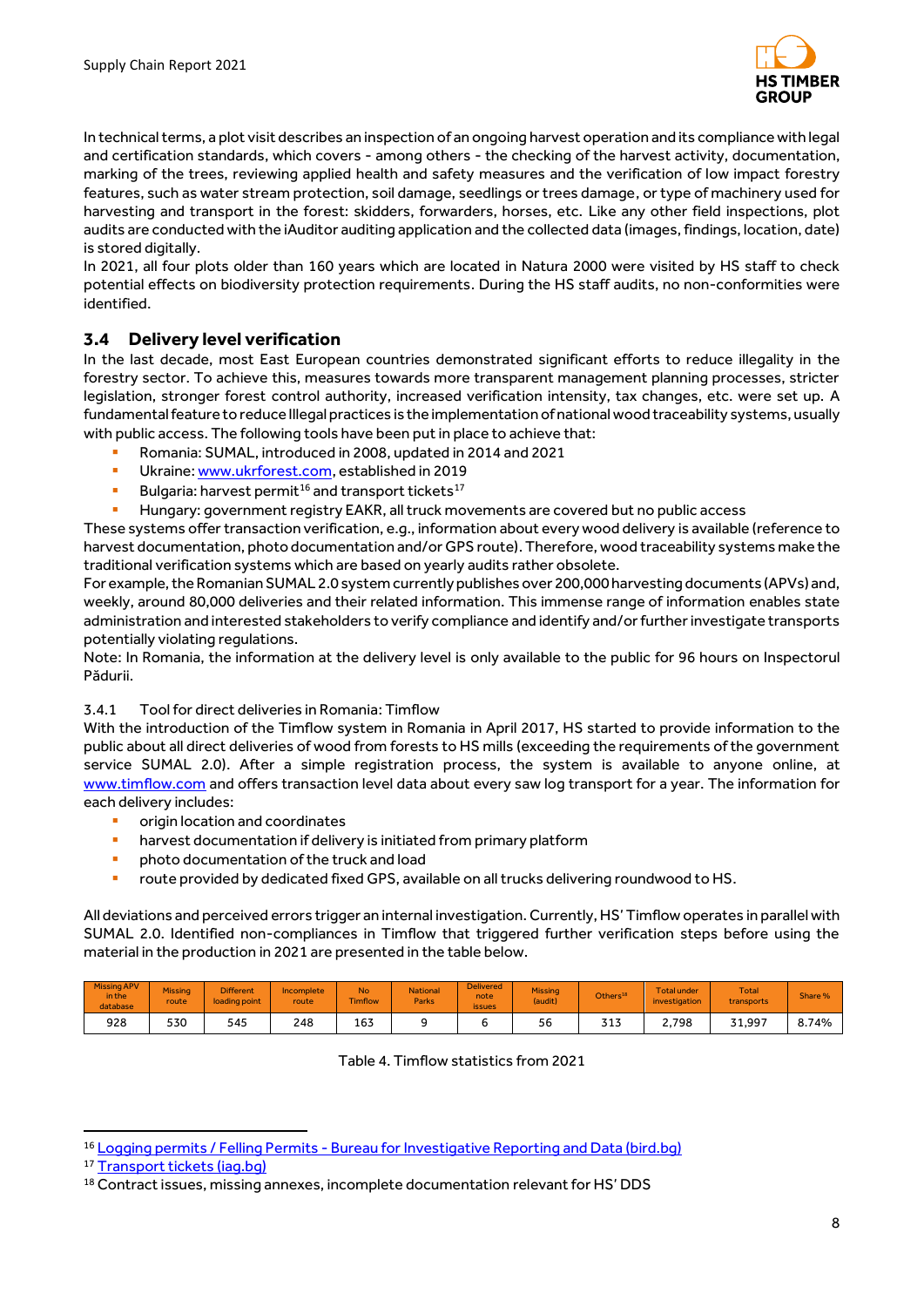

## <span id="page-9-0"></span>3.4.2 Verification of logyard deliveries

While many stakeholders accept that the public access to Timflow and SUMAL are efficient risk mitigation measures in case of direct deliveries from forests to HS mills, there are also claims about lack of traceability for input materials delivered from supplier logyards to the HS mills.

This claim is usually based on the deviation of the presented harvest volume in SUMAL and harvest volume calculations based on the National Forest Inventory<sup>19</sup> (NFI). While part of the deviations can be explained by the different calculation methods of the two systems, or dead wood, material scope, etc, the significant volume of wood which is harvested above the volume stated in the APV is still disputed by different parties, and there is no official confirmation of the data presented by the NFI. However, the detailed assessment of NFI data conducted for the second cycle<sup>20</sup> (2013 - 2018), reveals that the majority of the unaccounted volume is hardwood firewood. In December 2021, the Romanian Government reduced the VAT for the firewood assortments to 5%, which is expected to have a positive impact on the illicit firewood market.

Previously, HS' DDS relied mainly on CoC audits to verify supplier activity between the forest and logyards. Also, the simplified traceability tool SUMAL 1.0 offered only basic information (truck plate, origin, volumes).

With the introduction of SUMAL 2.0, HS' DDS was able to use a much more comprehensive verification tool. Since all deliveries (including photo documentation and route) are available publicly for a four-day period, the effect is the same as HS' idea in 2020 to introduce Timflow (Multi-Customer) to document suppliers' transports from the forest to the logyard.

## <span id="page-9-1"></span>3.4.3 Traceability verifications

Traceability verifications are usually based on the registry plates of the supplier's truck used between the forest and the logyard. These weekly checks allow HS to get first-hand information about new APVs and to check if photo documentation is in line with the stated volume.

Traceability verifications are also applied to biomass suppliers and are an effective tool to monitor transports from National Parks. Random verification of other nearby active plots (and routes) reveals if some suppliers purchase wood from third parties. Contrary to stakeholder claims, both traceability and economic restrictions point to the direction of short supply chains. From the 600 active suppliers, more than 90% purchase raw material exclusively from FMUs. Currently, there are only 43 suppliers registered in HS' supply chain which have one or more subsuppliers, but these are usually sister companies (owned by the same administrator).

HS' DDS also verifies if diameter distribution of delivered wood is in line with APV characteristics and continuously explores the most advanced technical solutions to exclude illegal material from its supply chain.

## <span id="page-9-2"></span>3.4.4 Recent modification of national legislation

In Romania, HS' DDS benefits from the strictest domestic wood trade rules in Europe. Romanian regulations allow confiscation of the delivered material if it is above the volume stated in the delivery documents. Moreover, if volume deviation is over 10 m<sup>3</sup>, the entire load, as well as the truck, are subject of confiscation.

In the SUMAL 2.0 system, all logyards have a live volume balance, and output cannot exceed input at any time. Also, deliveries can only be initiated from the forest if they are in line with harvest documentation (both in terms of location and volume). These features work even if there is no network (GSM) coverage at the harvest location.

## <span id="page-9-3"></span>**3.5 Case management**

Part of HS' DDS is an internal case management system where stakeholder inputs and significant deviations are registered as "cases" provided with a time stamp. The Supply Chain Control and Certification (SCCC) staff registered 34 new cases in 2021, most of them internally reported from media monitoring, or from information received during the on-site audits, but also from external sources. 12 companies were suspended, as the reports were substantiated after internal investigations, 11 cases were closed as unsubstantiated, and the remaining ones received different measures, such as raising a corrective action, or in the form of an oral or written reprimand. Representative cases from last year are presented in this chapter.

## <span id="page-9-4"></span>3.5.1 Case 1 – Reloading wood without proper documentation

A local stakeholder from the Suceava area reported a case in December 2021. An HS supplier in Romania used a heavy duty 6x6 truck with crane - because of bad road conditions due to heavy snow - to deliver raw material from the primary platform to a stable road ( $-4$  km). There, the material was loaded onto a platform truck.

.

<sup>19</sup> NFI

<sup>&</sup>lt;sup>20</sup> Rezultate IFN - [Ciclul II | National Forest Inventory \(roifn.ro\)](http://roifn.ro/site/rezultate-ifn-2/)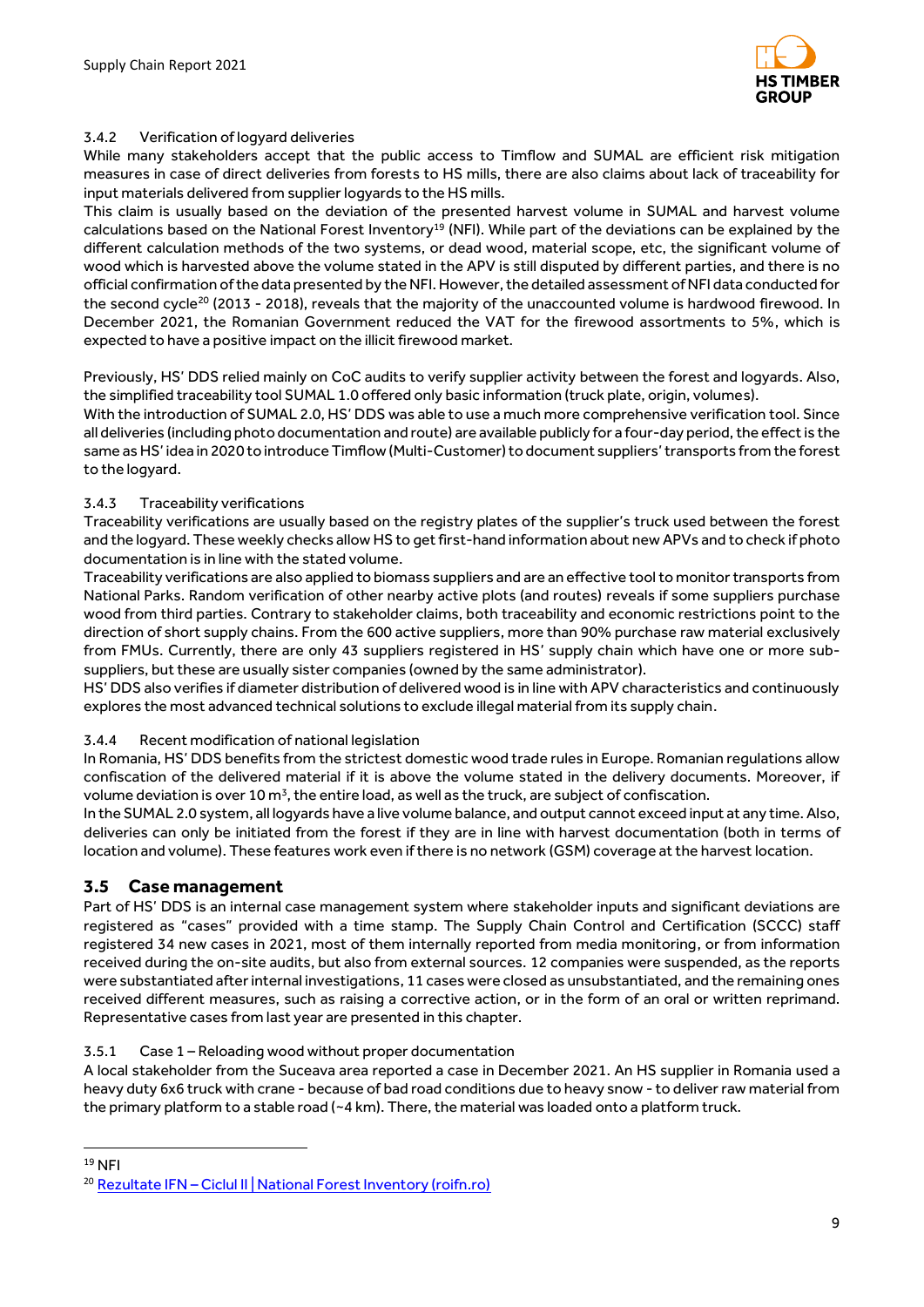

While this operation is part of daily business in other countries, the Romanian SUMAL legislation only allows to reload wood to another truck at an approved logyard, or, in special cases, under the supervision of the forest authority, which in this case would be the closest FMU. As none of this happened, the police was called, the wood was then considered illegal, and it was confiscated together with the truck. The supplier stated that control authorities confirmed the origin of the material, but he recognised the mistake he made and understood that it is a breach of the existing legal framework. Therefore, the concerned material did not reach HS' premises. Nevertheless, the SCCC staff conducted a field visit to confirm the legal origin of the material and location of the plot, respectively the primary platform from where this wood was loaded.

#### <span id="page-10-0"></span>3.5.2 Case 2 – Sourcing of illegal biomass from Romanian National Park - external complaint

An online community started a Facebook campaign on 17 June 2021, condemning a possible breach of HS policies: The core message of the campaign was the claim that a delivery of certifiable biomass to the HS Sebeș mill supposedly contains wood from a National Park buffer zone. Content of the allegation was that on a specific date, a supplier was sourcing from the buffer zone of the Retezat National Park (NP) and transported firewood (beech and birch) from the primary platform to their logyard. The next day, the same truck drove to another logyard in the Sebeș area, which only has beech firewood in different quantities. Later that day, another truck loaded with certifiable biomass was driving from that logyard to the HS Sebeș mill. SCCC investigation proved that the input sourced in the NP did not enter Sebeș mill. The biomass supplier does not sell firewood to HS, only chips which are certifiable biomass and, therefore, can originate only from primary or secondary processing of wood. Another complaint was that HS is putting this material on the market, which is a false claim, as all the purchased biomass in Romania is used exclusively in the Combined Heat and Power (CHP) plants.

#### <span id="page-10-1"></span>3.5.3 Case 3 – Physical assault of environmental activists in Romania - media monitoring

In September 2021, a local activist and two other people were assaulted in a forest in the Dorna area in Suceava county, Romania, while they tried to document potential illegal activities. After being notified of the incident through the internal media monitoring, HS immediately registered the case and investigated if any of the individuals involved in the act of assault are in any collaboration with HS. The internal investigation unveiled that no HS supplier was involved in the act of violence, which was also confirmed by the activist. There is no direct business relationship with the FMU or the staff of the concerned FMU involved in the incident. Further checks were made for two plots presented later by an investigation team of reporters, which connected them to the case, our investigation showed only one is part of the controls from the authorities and the APV was registered in HS' database. There was no input from the concerned plot and the harvesting activity was stopped until authorities' control is over.

## <span id="page-10-2"></span>**3.6 Suspension procedure**

As stated above in the 3.5. - Case Management, HS suspended 12 companies in 2021. It is important to emphasise that in many cases, the suspended companies involved in possible illegal activities are not HS suppliers. Taking this into consideration, from a total of currently 73 companies by suspended HS since 2016, only 46 were former suppliers and the remaining 27 companies never had a direct or indirect collaboration with HS. Last year, five out of the total of 12 suspended companies were HS suppliers and the other seven had no collaboration with HS. HS considers this precautionary suspension beneficial because if, for example, these companies try to enter into a contract with HS, the SCCC staff can react and perform a deeper verification to investigate if such collaboration proposals have to be rejected due to previous convictions for illegal logging and/or corruption.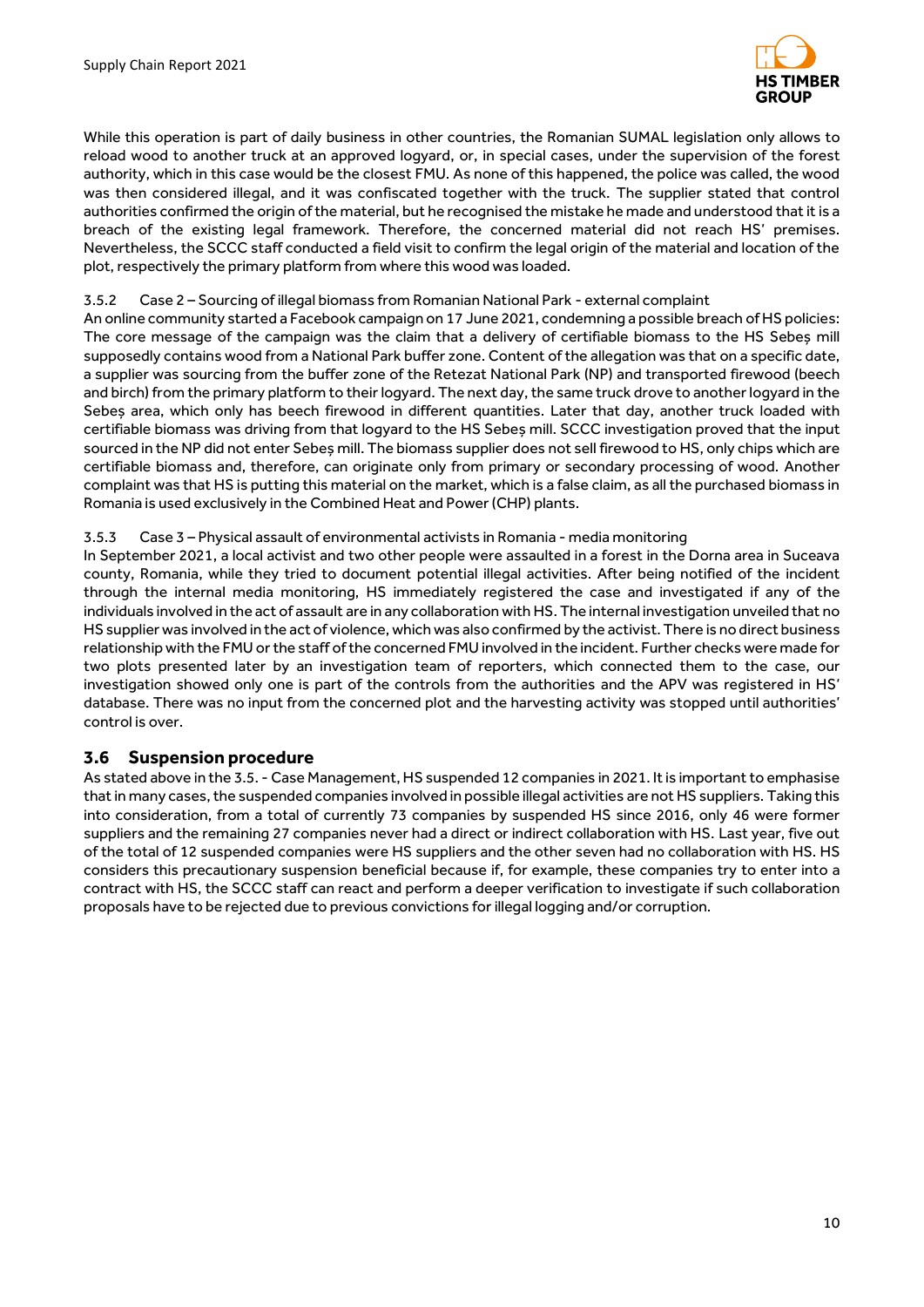

# <span id="page-11-0"></span>**4 Sawn timber purchasing and Due Diligence System**

## <span id="page-11-1"></span>4.1 Sawn wood input

In 2021, solid sawn wood purchase (intercompany deliveries are excluded) was below 0.2 million m<sup>3</sup>, the same as in 2020, which is a marginal amount compared to roundwood input purchase.

Most of the purchased material originated from Austria, Ukraine, Belarus and Romania.

HS prefers the sourcing of roundwood. However, due to trade restrictions in some countries, it is not possible to source it from there. For example, from 2015 onwards, Ukraine started to impose more and more restrictions on the export of roundwood, despite a partnership agreement between the EU and Ukraine. At the end of 2020<sup>21</sup>, an arbitration panel ruling found the export ban of roundwood in the Ukraine illegal, but a final settlement of the case was not reached in 2021. Similar roundwood export bans are also in place in Russia and Belarus.

| <b>Sourcing countries</b> | <b>PEFC</b> | <b>FSC</b> | Non-Certified |
|---------------------------|-------------|------------|---------------|
| Ukraine                   | 0%          | 8%         | 92%           |
| Romania                   | 0%          | 0%         | 100%          |
| <b>Belarus</b>            | 95%         | 0%         | 5%            |
| Russia                    | 0%          | 0%         | 100%          |
| Austria                   | 100%        | 0%         | 0%            |
| Slovakia                  | 93%         | 0%         | 7%            |
| Czech Republic            | 100%        | 0%         | 0%            |
| Poland                    | 0%          | 100%       | 0%            |
| <b>Bulgaria</b>           | 0%          | 76%        | 24%           |
| Turkey                    | 0%          | 100%       | 0%            |
| Germany                   | 100%        | 0%         | 0%            |

Table 5. Share of certified sawn timber input by country of origin in 2021

# <span id="page-11-2"></span>4.2 Purchase of other wood-based materials

| <b>Sourcing countries</b> | <b>PEFC</b> | <b>FSC</b> | Non-<br>Certified | Total $m3$ |
|---------------------------|-------------|------------|-------------------|------------|
| Austria                   | 1,484       | 0          | 230               | 1,715      |
| Cameroon                  | 0           | 0          | 1,374             | 1,374      |
| France                    | $\Omega$    | 0          | 4,518             | 4,518      |
| Germany                   | 0           | 0          | 139               | 139        |
| Hungary                   | 1,591       | 0          | 1,642             | 3,232      |
| Indonesia                 | 0           | 0          | 371               | 371        |
| Italy                     | $\mathbf 0$ | 0          | 132               | 132        |
| Ivory Coast               | $\Omega$    | 0          | 12,311            | 12,311     |
| Poland                    | 0           | 0          | 3,321             | 3,321      |
| Romania                   | 0           | 0          | 4,739             | 4,739      |
| Serbia                    | 0           | 1,801      | 48                | 1,849      |
| Slovakia                  | $\mathbf 0$ | 0          | 6                 | 6          |
| Slovenia                  | 0           | 0          | 1,089             | 1,089      |
| Turkey                    | $\Omega$    | 0          | 236               | 236        |
| China <sup>22</sup>       | 0           | 0          | 49                | 49         |

Table 6. Other wood-based material input volume by country of origin in 2021

<sup>.</sup> <sup>21</sup> <https://trade.ec.europa.eu/doclib/press/index.cfm?id=2223>

<sup>&</sup>lt;sup>22</sup> Only a test delivery, contract cancelled after this delivery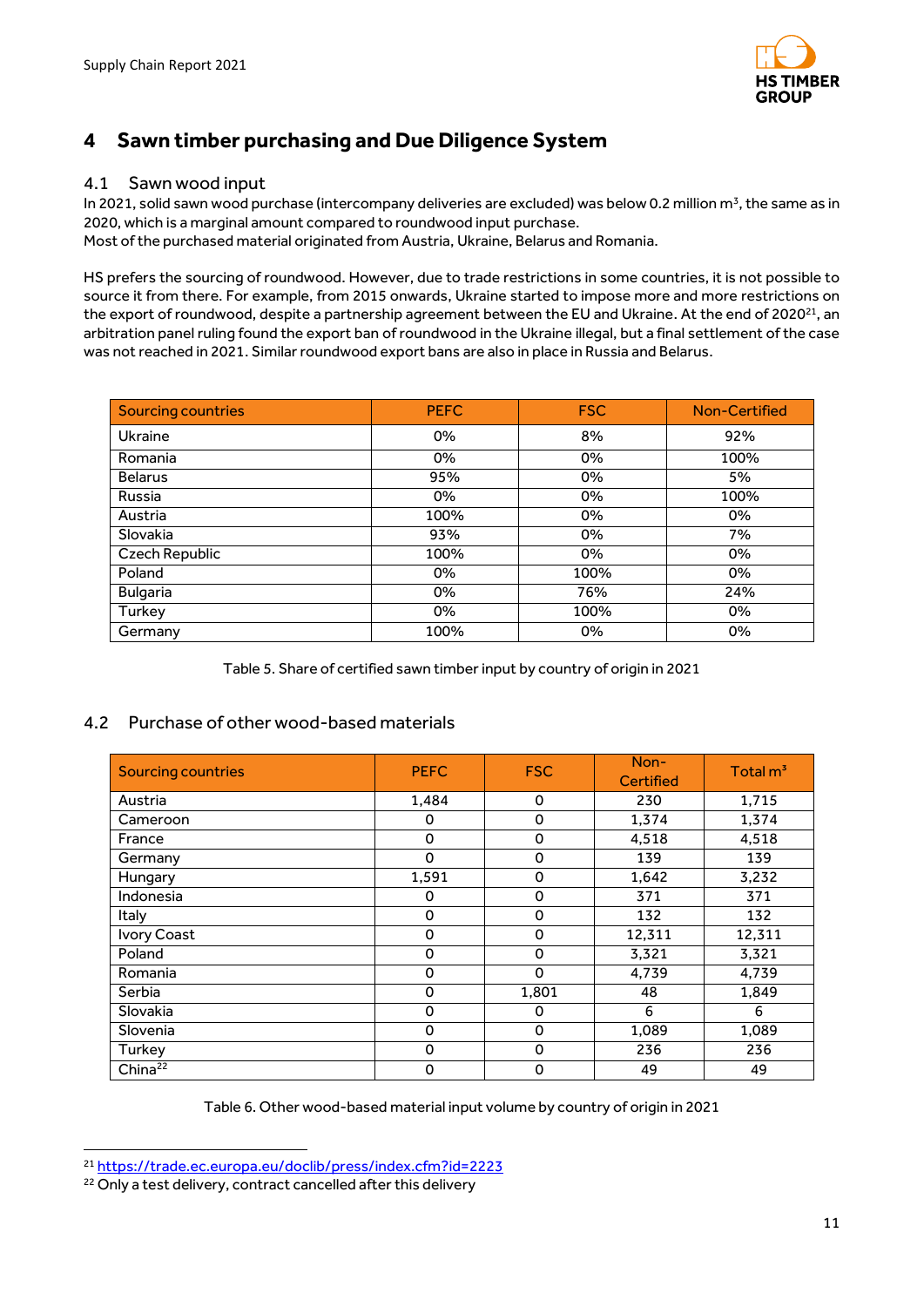

HS also purchases other wood-based materials, such as veneer, fibre- and particleboards, laminated veneer lumber and lumber core. Wood-based materials such as medium-density fibreboard (MDF) and high-density fibreboard (HDF) are only purchased from low-risk EU countries and all input comes either with certification claim, or from publicly declared wood origin controlling programmes. In contrast, veneer and lumber used as a core input in Comănești are subject to a complex risk mitigation programme, based on the FLEGT licence (Indonesia), thirdparty field verification (Cameroon and Ivory Coast) or second party verification, in case of low-risk poplar plantation material (Turkey).

#### <span id="page-12-0"></span>4.2.1 Biomass purchase volume

HS purchased biomass in form of chips, harvesting waste, saw dust and bark, which was exclusively used in the mills' Combined Heat and Power (CHP) plants. In 2021, 127,290 bdmt<sup>23</sup> were purchased, exclusively from Romania. In order to ensure that the material is not controversial, the biomass is also subject to a verification. The verification procedure still is simplified, as it is mostly a by-product of the sawmilling process, and - most importantly - this material is not processed and put on the market. Since October 2020, biomass is included in the SUMAL reporting and traceability system.

## <span id="page-12-1"></span>**4.3 Specific features of the sawn wood Due Diligence System**

In HS' supply chain, sawn wood, veneer, and biomass materials are purchased mostly for the following reasons:

- As the top layer for blockboard products produced in Comănești (veneer).
- **•** In countries where a roundwood ban is in place (Ukraine, Belarus, Russia).
- For energy production (biomass in Romania).

The sawn wood traceability system differs significantly from roundwood traceability systems:

- The wood is subject of sawing, peeling, chipping and other significant changes, therefore any mark or feature applied to identify the origin of the roundwood will be unrecognisable.
- Mixing of different inputs happens in sawmills to the extent that, in most cases, the physical relation between a log and a board cannot be ensured<sup>24</sup>.
- **EXECTE SHEADER IS A BIGGET SAMPLE SET AS A BIGGET SHEADER IS A BIGGET AT A BIGGET OF SHEADER IS NOT SHEADER IS NOT SHEADER IS NOT SHEADER IS NOT SHEADER IS NOT SHEADER IS NOT SHEADER IS NOT SHEADER IS NOT SHEADER IS NOT S** all inputs, but can only run audit systems.

Due to these reasons, sawn wood traceability is sample-based, or relies on soft tools, such as third-party certification. Besides the mandatory field verification in high-risk countries, HS' DDS has tested and will continue to test scientific measures, such as isotope verification.

# <span id="page-12-2"></span>**5 Third party verification of HS' activity**

HS Timber Group is also subject to intensive third-party verification. The most typical ones are conducted by state authorities, by voluntary third-party certification and through buyer audits.

## <span id="page-12-3"></span>**5.1 EUTR controls in Romania**

Because HS is an "operator" in case of standing wood purchase and import from non-EU countries, it is subject to detailed state inspections. In 2021, HS was subject oftwo EUTR controls in Romania, in October in Comănești and November in Siret. Both controls did not reveal any non-compliances.

## <span id="page-12-4"></span>**5.2 PEFC certification audits**

HS maintains six single site certificates from PEFC, five in Romania and one in Germany. The annual PEFC surveillance audits were organised in 2021 in March (Romania) and in June (Germany). The certification body did not request any corrective action during the surveillance audits.

HS sells all its wood products with the minimum claim of PEFC Controlled Sources – a sign that all input meets PEFC Controlled Sources requirements.

## <span id="page-12-5"></span>**5.3 Sustainable Forestry Initiative® Label Recognizing Global Standards**

HS is the first solid wood lumber company approved to use the Sustainable Forestry Initiative (SFI®) Label Recognizing Global Standards, which recognises PEFC Chain of Custody (CoC) certified wood products outside of

.

<sup>&</sup>lt;sup>23</sup> bone dry metric tonnes

<sup>&</sup>lt;sup>24</sup> Common certification systems do not require full separation, only identification of certified/non-certified input.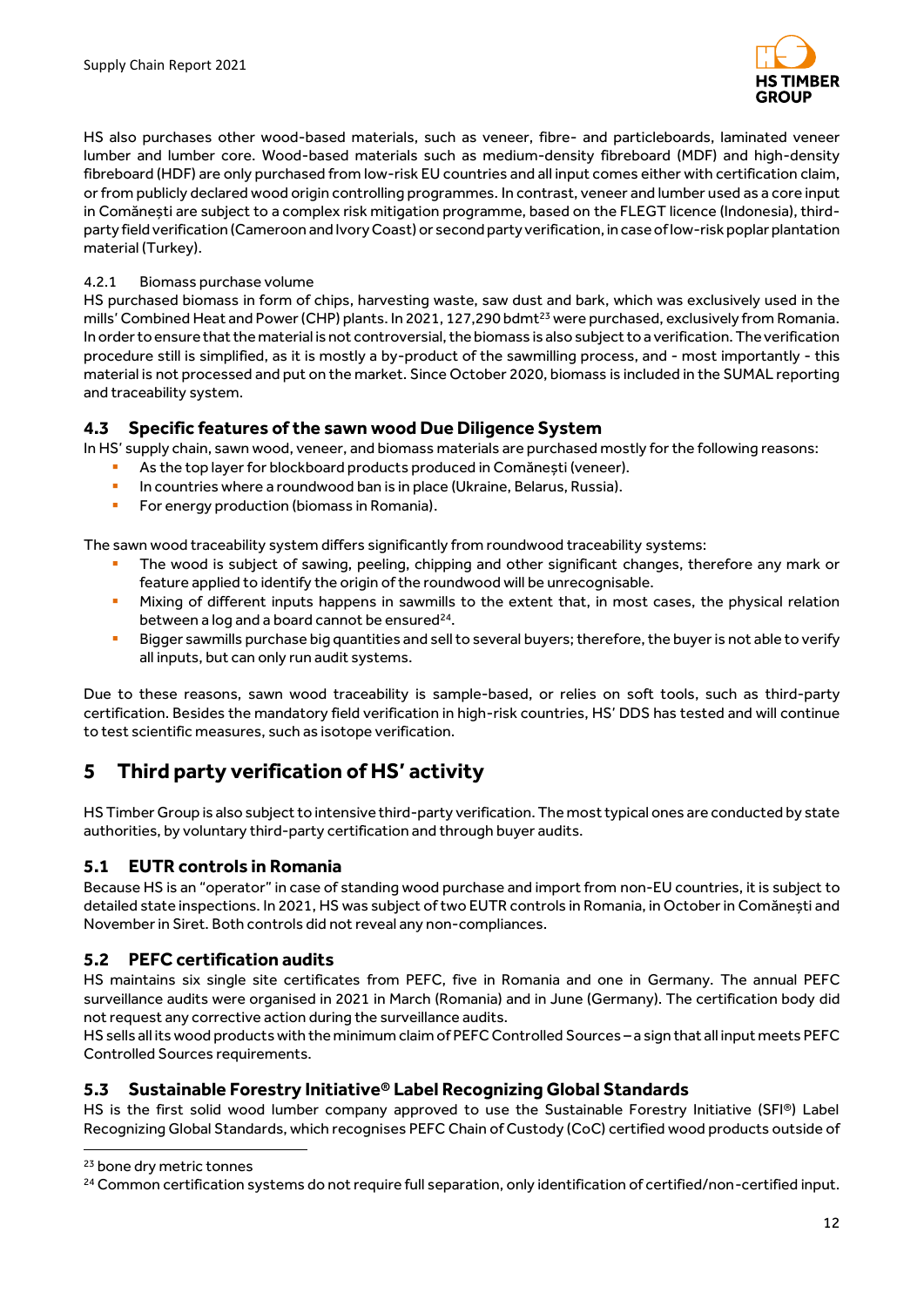

North America. A precondition to use the SFI Label Recognizing Global Standards is to have a PEFC CoC Certification. HS got certified with the PEFC CoC standard in 2014.

SFI advances sustainability through forest-focused collaborations. By using the SFI Label, HS is helping to educate the market about sustainable sourced forest products and giving consumers information to make responsible purchasing decisions.

## <span id="page-13-0"></span>**5.4 FSC certification**

In December 2020, FSC authorized Soil Association Certification Limited to carry out an independent third-party verification of HS, to assess the company's compliance with the FSC Conditions Framework.

The independent verification combined desk assessment analysis, field verification, on-site audits, as well as interviews with HS employees and a six-week long stakeholder consultation process. The report confirms tangible and significant developments in HS' operations, and it recognised the company's efforts to ensure a sustainable and secure supply chain. Altogether, approximately 120 audit days were allocated to this verification process.

The first verification revealed four minor corrective action requests and 11 observations.

*Corrective actions:*

*1. The company shall ensure that all necessary training (e-learning) on the Code of Conduct/Mission Statement is showing as complete for the key individuals.*

*2. The company shall ensure* 

*a) A systematic planned internal audit schedule [corporate internal audit department] shall be created to the SCCC department CoC/DDS audit systems, and evidence of a corporate internal audit carried out on the SCCC department.* 

*(b) The system shall be further developed, documented, and implemented, to ensure that effective and timely measures are applied to identify, address, and correct any non-compliances created during auditing of first tier suppliers.*

*3. The company, under its DDS, shall update their documented risk assessments and verification systems to explicitly include and properly assess specific risks of illegal wood entering the HS' wood supply chain through suppliers delivering saw logs via logyards, sawn wood via sawmills or sanitary felling activities. Such risks might include entry of saw logs in the supplier's logyards:* 

*i) without legal harvesting and transport documents,*

*ii) by several transports with same delivery note,*

*iii) volumes exceeding the volumes specified in the transport documentation,*

*iv) ungrounded sanitary felling.*

*4. The company shall further develop and implement their system centrally to identify and register errors and noncompliances found in transport documentation for sawn wood and wood panels products and to correct such errors prior for timber volumes related to the errors to enter HS' operations. Closed on 03.03.2021.*

Due to reported concerns of stakeholders, FSC requested another field verification for Slovakia and a document review of input originating from Belarus and Poland. During this second verification, two additional observations were raised.

All corrective actions were closed in due time.

.

Based on the results of the stakeholder consultation and the independent third-party verification, on 2 November 2021, the Forest Stewardship Council (FSC) announced its decision<sup>25</sup> to end the disassociation with HS. HS Baco Panels is the first factory of HS to receive a new FSC CoC certificate, issued on 11 January 2022.

<sup>25</sup> [Holzindustrie Schweighofer | Forest Stewardship Council \(fsc.org\)](https://fsc.org/en/unacceptable-activities/cases/holzindustrie-schweighofer)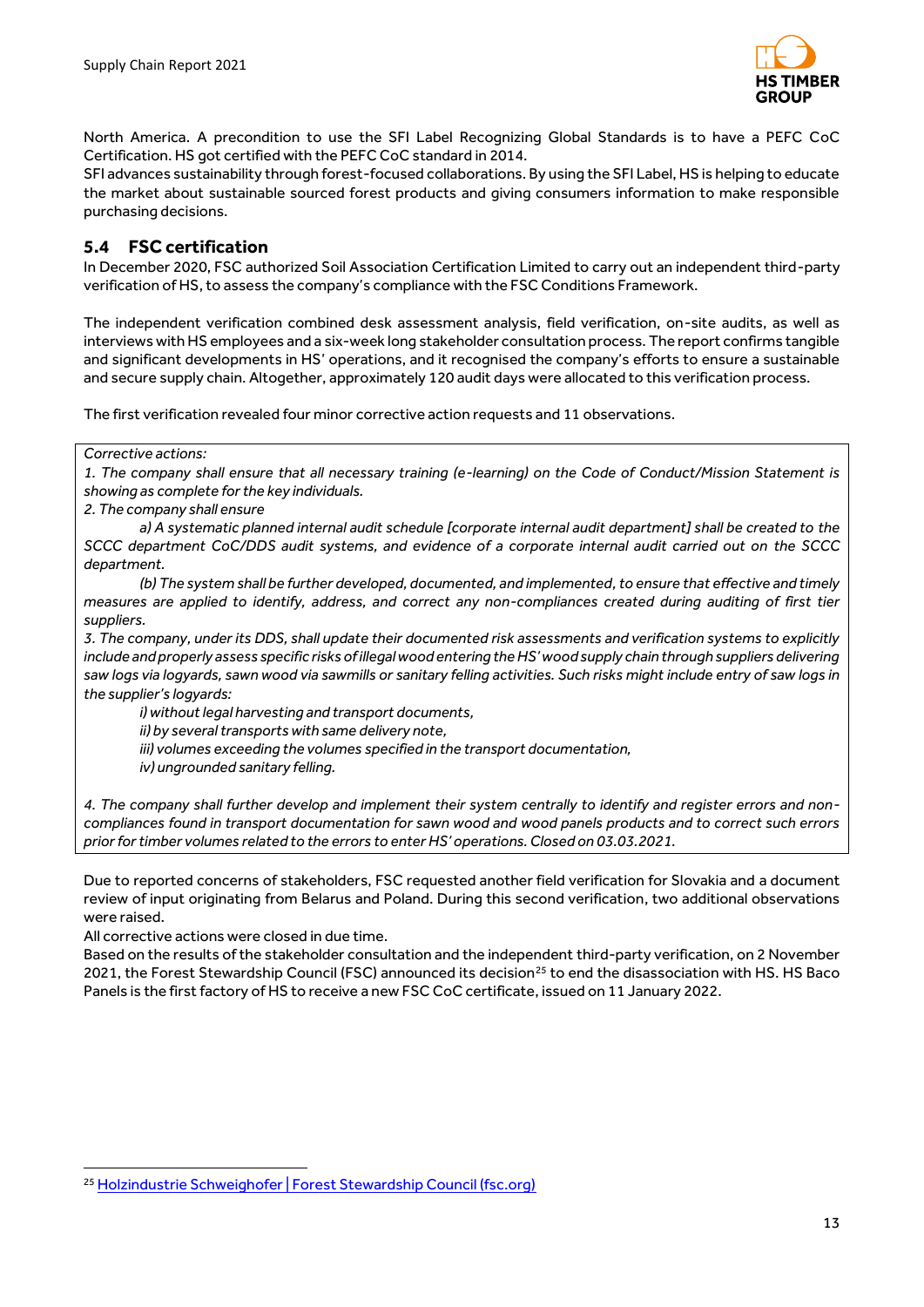

#### **ISO 38200 certification in Siret**

HS obtained the ISO 38200 certificate for its Siret panel factory in September 2020. Practical implementation and buyer demand will determine future steps. ISO 38200:2018 is a new international standard that specifies requirements for a controlled chain of custody (CoC) of wood and wood-based products and was approved by ISO in 2018. The ISO standard is recognised worldwide, and the successful audit conducted by SGS Romania is another evidence for the functioning security architecture of HS Timber Group.

The first surveillance audit was completed on 5 November 2021. Two minor non-conformities were raised, both covering the lack of using ISO claims by HS. HS will define possible ISO claims and train the staff to use them to eliminate the non-conformities.

There is significant potential in ISO certification, as ISO claims are more flexible and can deliver much more information to buyers. With the closure of the factory in Siret, HS will put back the certificate. However, if customers will request an ISO Chain of Custody, we are ready to certify immediately.

# <span id="page-14-0"></span>**6 HS impact on forest resources**

## <span id="page-14-1"></span>**6.1 Forest degradation and deforestation**

Due to the climate change threat, more and more attention – also in the form of certification requirements, legal regulations and policies – is focusing on the sentiment that human activities should not result in forest degradation and deforestation. In this regard, HS is in a good position, as all roundwood input originates from EU countries. According to FAO statistics, there has been a significant increase in forest area overthe last decade in all sourcing countries except Sweden, which has seen a 0.2 % decrease<sup>26</sup>. One of the most important sourcing countries for HS is Romania, which presented the tenth largest increase in forest area worldwide $^{27}$ , measured in net area (Picture 2).

| Ranking                                                                                     | Country                         | Annual net change |      |  |  |  |
|---------------------------------------------------------------------------------------------|---------------------------------|-------------------|------|--|--|--|
|                                                                                             |                                 | 1000 ha/yr        | $\%$ |  |  |  |
|                                                                                             | China                           | 1,937             | 0.93 |  |  |  |
| 2                                                                                           | Australia                       | 446               | 0.34 |  |  |  |
| 3                                                                                           | India                           | 266               | 0.38 |  |  |  |
| 4                                                                                           | Chile                           | 149               | 0.85 |  |  |  |
| 5                                                                                           | Vietnam                         | 126               | 0.90 |  |  |  |
| 6                                                                                           | Turkey                          | 114               | 0.53 |  |  |  |
|                                                                                             | <b>United States of America</b> | 108               | 0.03 |  |  |  |
| 8                                                                                           | France                          | 83                | 0.50 |  |  |  |
| 9<br>Italy<br>54<br>0.58                                                                    |                                 |                   |      |  |  |  |
| 10<br><b>Romania</b><br>41<br>0.62                                                          |                                 |                   |      |  |  |  |
| Note: The range of change (%) is calculated as the compound annual change rate              |                                 |                   |      |  |  |  |
| Source: adapted from FAO. 2020. Global Forest Resources Assessment 2020: Main report. Rome. |                                 |                   |      |  |  |  |

*https://doi.org/10.4060/ca9825en*

Table 7. Top 10 countries for average annual net gain in forest area

.

<sup>26</sup> [Global Forest Resources Assessment 2020 \(fao.org\)](https://www.fao.org/3/ca8753en/ca8753en.pdf)

<sup>27</sup> [ca9825en.pdf \(fao.org\)](https://www.fao.org/3/ca9825en/ca9825en.pdf)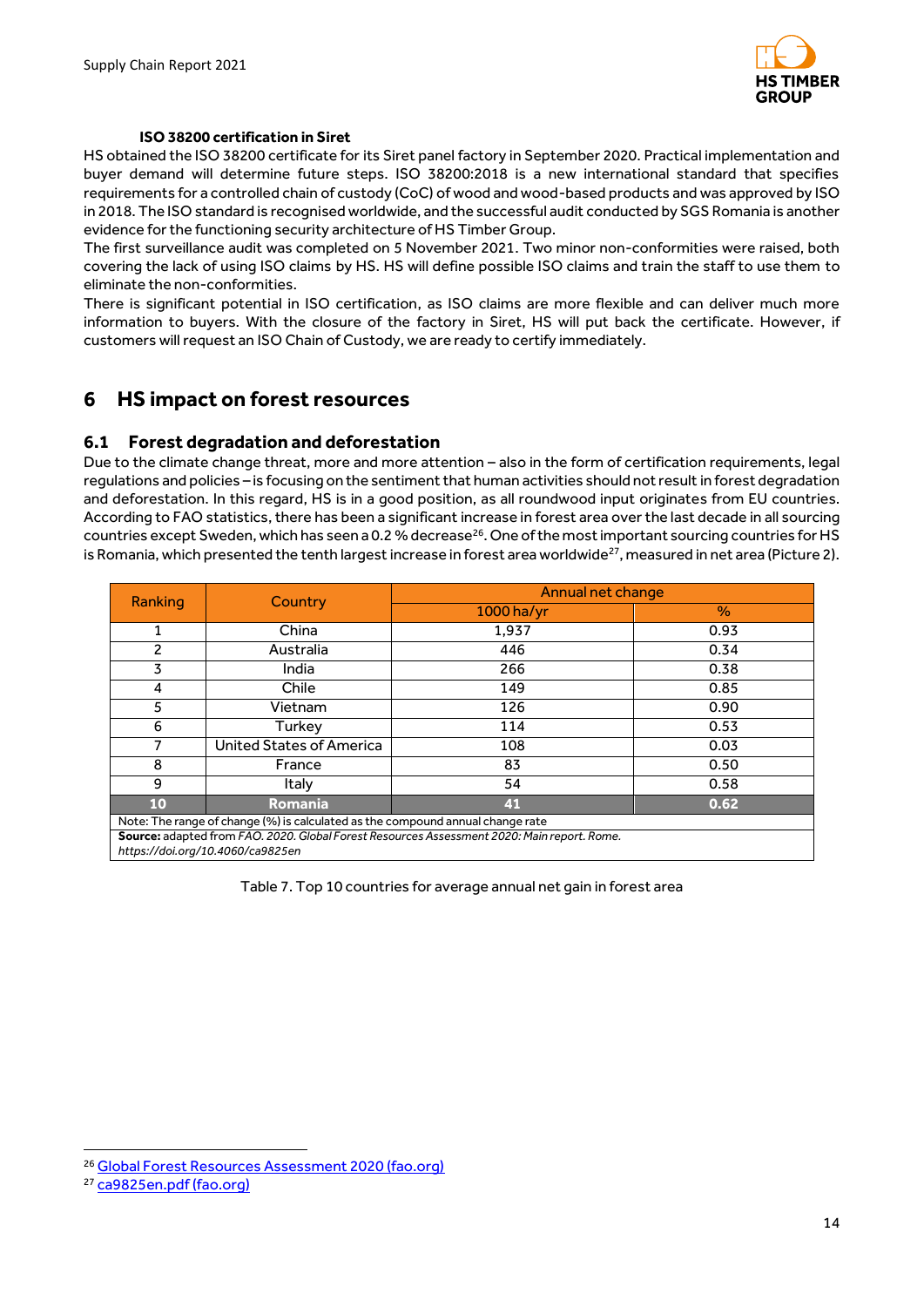

# <span id="page-15-0"></span>**6.2 Status of HS' own certification policy**

HS'target is to source 100% of the raw material from PEFC™ and/or FSC® certified forests by 2025.

|                 |                                         | <b>Country level</b>                         | Input material sourced by HS                  |                                 |                                                             |
|-----------------|-----------------------------------------|----------------------------------------------|-----------------------------------------------|---------------------------------|-------------------------------------------------------------|
| Country         | <b>Total forest</b><br>area $(ha)^{28}$ | <b>PEFC</b> certified<br>forest area<br>9/29 | <b>FSC</b> certified<br>forest area<br>0/0.30 | Certified input<br>with claim % | <b>Estimated</b><br>input from<br>certified<br>forests $31$ |
| Germany         | 11,419,000                              | 76%                                          | 13%                                           | 71%                             | 71%                                                         |
| Austria         | 3,899,150                               | 85%                                          | 0.02%                                         | 93%                             | 100%                                                        |
| Poland          | 9,483,000                               | 77%                                          | 70%                                           | 65%                             | 100%                                                        |
| Romania         | 6,929,050                               | 0%                                           | 41%                                           | 11%                             | 60% <sup>32</sup>                                           |
| Slovakia        | 1,925,900                               | 64%                                          | 17%                                           | 0%                              | 60%                                                         |
| Czech Republic  | 2,677,090                               | 66%                                          | 5%                                            | 70%                             | 96%                                                         |
| <b>Bulgaria</b> | 3,893,000                               | 0%                                           | 61%                                           | 0%                              | 100%                                                        |
| Finland         | 22,409,000                              | 84%                                          | 10%                                           | 0%                              | 100%                                                        |
| Sweden          | 27,980,000                              | 60%                                          | 70%                                           | 2%                              | 100%                                                        |
| Latvia          | 3,410,790                               | 51%                                          | 36%                                           | 0%                              | 100%                                                        |

Table 8. Status of estimated share ofroundwood input from certified forests in 2021

Table 8. shows how much input material was received with a claim, e.g., both the forest and the harvest company were certified. For Romania and Slovakia, it is assumed that a higher amount of the purchased wood by HS originated from certified forests. Nevertheless, there is room for increasing the area of certified forests in the private sector.

Based on the input share from all countries as presented in Table 8. HS estimated that 80% of input was from certified forests in 2021, this is an increase of only 2% compared with the estimations from 2020. HS will continue to promote sourcing from certified forests and will offer support to create partnerships between FMUs and suppliers in Romania, in order to set up PEFC and/or FSC group certificates, to increase the certified surface in Romania starting 2022. This measure is a way to successfully reach the target of 100% input from certified forests by 2025.

## <span id="page-15-1"></span>**6.3 Low impact forestry measures**

An important goal of the sawmill industry is to support the harvesting companies in reducing the environmental impact oftheir harvest operations. Romania has a large technological gap to catch up, as most harvesting activities are still carried out using the traditional method of ground level skidding of full-length trees. A typical harvest team including machinery consists of manual fellers, a single skidder and debranchers. The felled tree is pruned, then the wood is skidded to a primary platform in full length, where it is subject to a first sorting. In many cases, the wood is transported to a logyard in 8-12 m length for additional sorting. Due to the underdeveloped road density in Romania, skidding distance is well over 1 km in most cases.

This results in the following problems:

- Low productivity, due to slow speed skidding
- **•** Lack of traceability, due to multiple steps of sorting (forest, primary platform, logyard)
- High damage to soil and to wood material during harvest and skidding
- High risk of accidents

:

Low efficiency of delivery process.

<sup>&</sup>lt;sup>28</sup> Country Reports | Global Forest Resources Assessments | Food and Agriculture Organization of the United [Nations \(fao.org\)](https://www.fao.org/forest-resources-assessment/fra-2020/country-reports/en/)

<sup>&</sup>lt;sup>29</sup> Facts and figures - PEFC - [Programme for the Endorsement of Forest Certification](https://www.pefc.org/discover-pefc/facts-and-figures)

<sup>30</sup> [Facts & Figures | Forest Stewardship Council \(fsc.org\)](https://fsc.org/en/facts-figures)

<sup>&</sup>lt;sup>31</sup> Based on the fact that all non-certified suppliers also source from certified forests

<sup>&</sup>lt;sup>32</sup> Based on the fact that more than 61% of the volume in the documents of origin was from certified forests.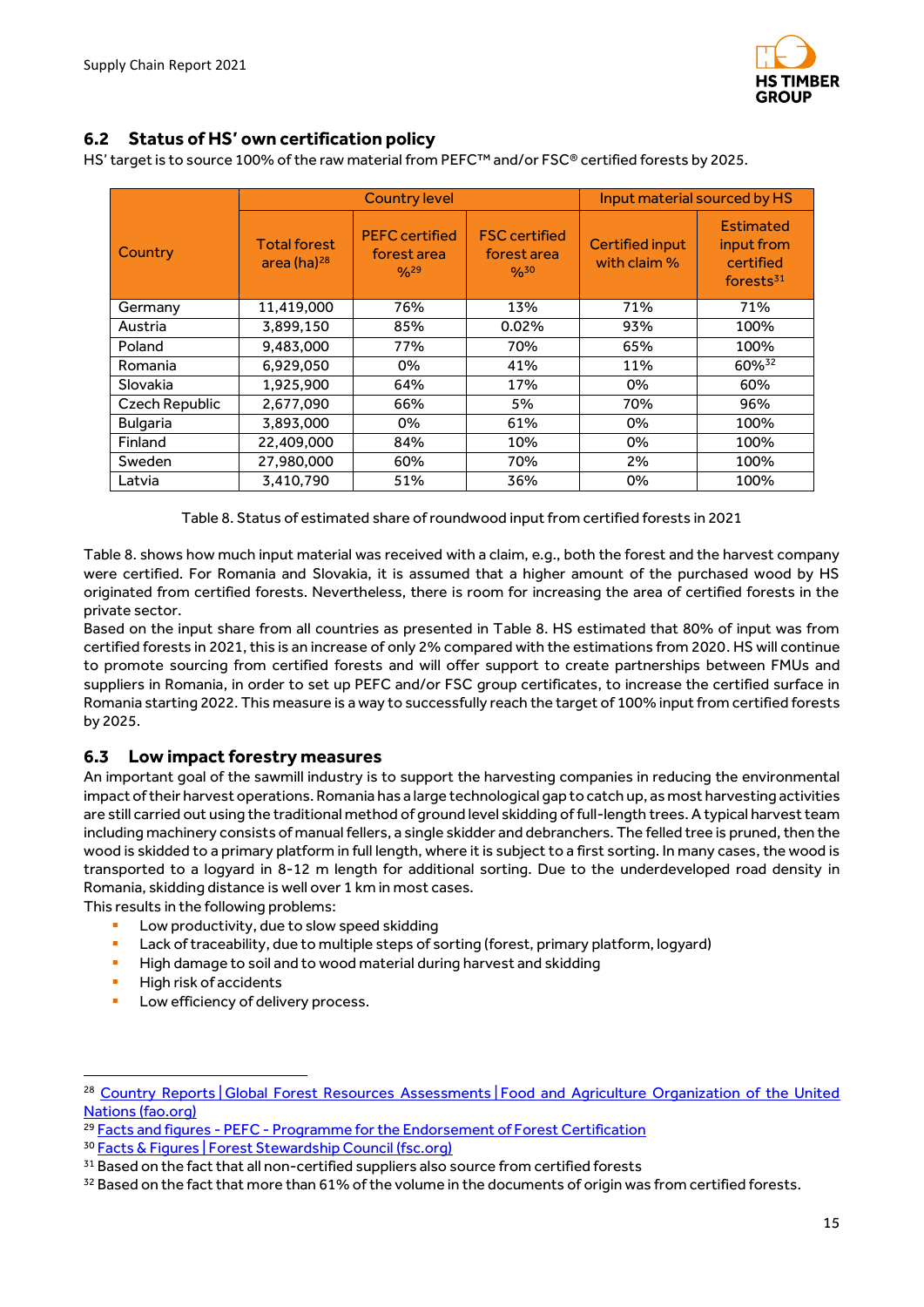.



Other more developed European countries almost exclusively use harvesters and forwarders in their forest operations. The main advantage is much better traceability (sorting is done in the forest) and logs uplifted rather than dragged on the ground to reduce damage to soil and wood.

Since 2020, HS has been offering support to its suppliers to upgrade their harvesting technology to a more environmentally friendly one (e.g., forwarders, harvesters, iron horses, etc.) and thereby increasing efficiency and reducing environmental damages.

## <span id="page-16-0"></span>**6.4 Harvest intensity in 2021**

In Romania, HS' input originated from 244 FMUs in 2021. 3,976 APVs were registered in HS' database during the year (APVs started in 2020 and APVs which were not closed in 2021 are also included in this total).

The total volume from these APVS is 2.7 million m<sup>3</sup>. From this amount, the coniferous content (spruce and fir saw logs with bark) is 1.8 million, of which HS received 1.2 million  $m^3$  – roughly 66% of the available coniferous share. This is a good indicator that APV collection is efficient also in case of logyard deliveries, and this number is in line with the reality that HS purchases mostly the smaller diameter assortments, not the entire volume.

APV databases allow to assess and present main features of the stands and harvest activities from where HS input has originated:

- 1.9 % of the registered volume was from forests older than 160 years.
- 82% of the registered volume is from forests younger than 120 years, where, in most of the cases, the harvesting type was thinnings.



Ownership distribution in 2021 was 50% private and 50% state.

Graph 1: Age classes<sup>33</sup> of APVs from where HS input has originated in 2021

<sup>&</sup>lt;sup>33</sup> In many cases, one APV covers more sub-compartments from different age classes (average is three subcompartments per APV).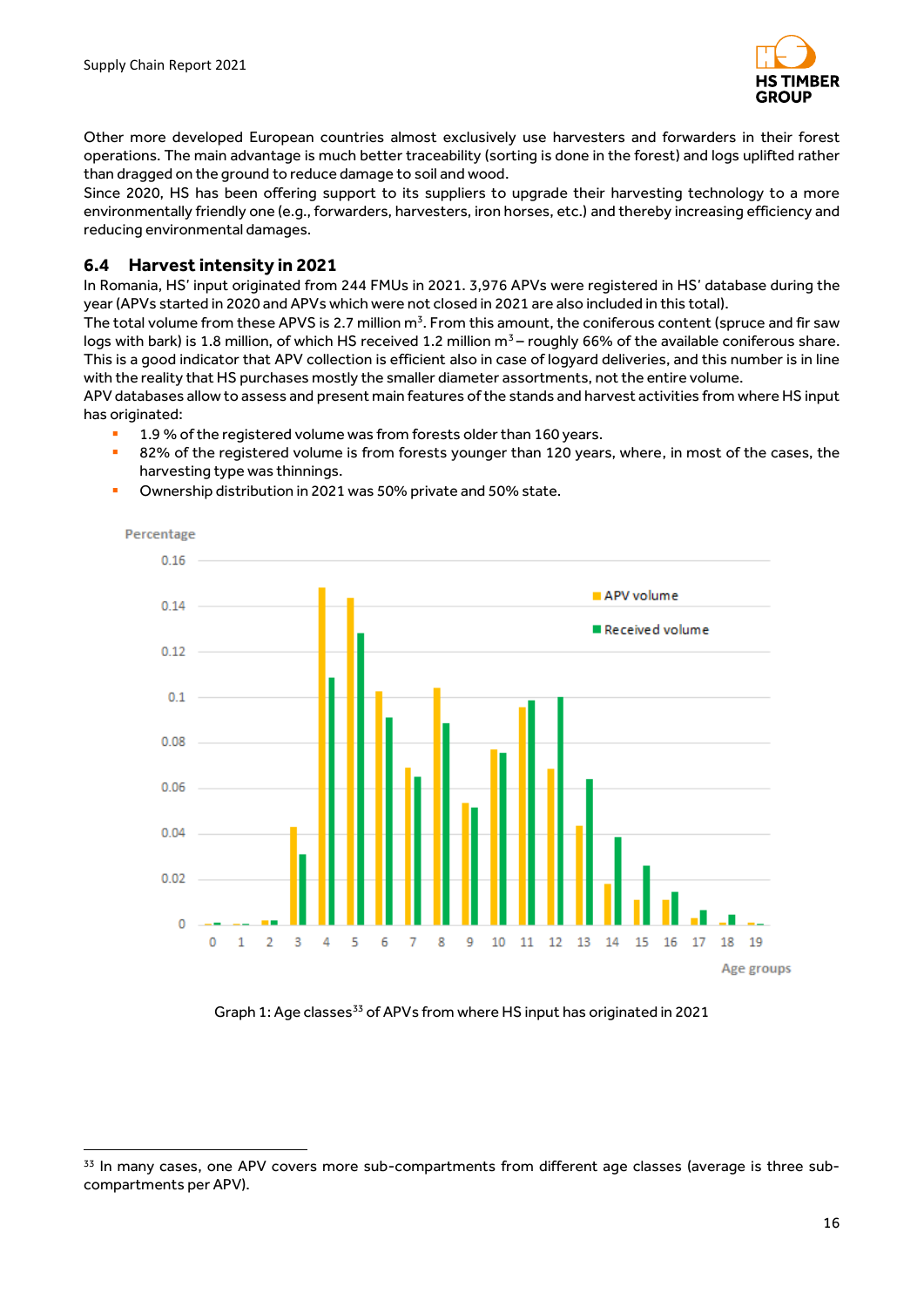.





Graph 2. Percentage of APV volumes by harvest intensity groups (100 m<sup>3</sup>/ha each)

The basis of the harvest intensity is the total volume (both coniferous and broadleaved trees) divided by area of the harvest operation. This is a good indicator that approximately two-thirds of the input come from thinning operations – in line with HS' Timber Sourcing Policy of focusing on small diameter class coniferous input.

## <span id="page-17-0"></span>**6.5 Fulfilment of National Park (NP) policy in Romania**

Since 2017, HS maintains a "Zero Timber from National Park" policy in Romania, which was also extended to Ukraine last year<sup>34</sup>. Previously, it was challenging to enforce the policy, since wood from NP is always considered legal in Romania and the HS staff had to manually collect the APVs that overlapped with NP limits from different sources, such as FMUs, National Park administration, Inspectorul Pădurii checks, etc. From February 2021 onwards, the new SUMAL 2.0 created a better transparency and allows for a more efficient and more proactive implementation of the policy, as SUMAL presents all APVs (volume, species, location, owner). This puts HS in the position to be able to document and verify all activities in Romanian National Parks.

In 2021, HS collected 1,253 APVs which were issued in so-called buffer zones of National Parks. These APVs represent more than 730 thousand m<sup>3</sup> harvested volume, which is around 4% of the total Romanian harvest volume reported in the SUMAL system annually. From this volume, 40% is coniferous volume. Looking at the APVs reveals that more than 580 APVs have no coniferous volume, hence no further verification was needed.

From the 673 remaining APVs that include coniferous volume, 362 were harvested by HS suppliers registered in HS' database (DDS HUB). Two different measures were applied:

- 179 plots have less than 100  $m^3$  coniferous volume HS solely notified the suppliers about the risk of breaching HS' policy.
- 183 plots have over 100 m<sup>3</sup> coniferous volume HS put active measures in place (monitoring input side, e.g., opening and closing the plot, separation of logyards, physical separation within logyard, temporary delivery bans.)

In total, these 362 plots contain 129,210  $m<sup>3</sup>$  of coniferous wood. For this volume, there is a small technical possibility of breaches of HS' NP policy.

Large coniferous plots harvested by the suppliers are subject to random traceability verification to confirm the destination and can also trigger extra measures to ensure the compliance with the policy. Despite these measures, there are still cases where HS receives raw material form National Parks. In most cases, this is due to the information gap between harvesting company managers and harvest/delivery teams. Unfortunately, Romanian

<sup>&</sup>lt;sup>34</sup> In Ukraine, all NPs are considered separate FMUs, therefore risk of mixing of NP and non-NP wood is considered low.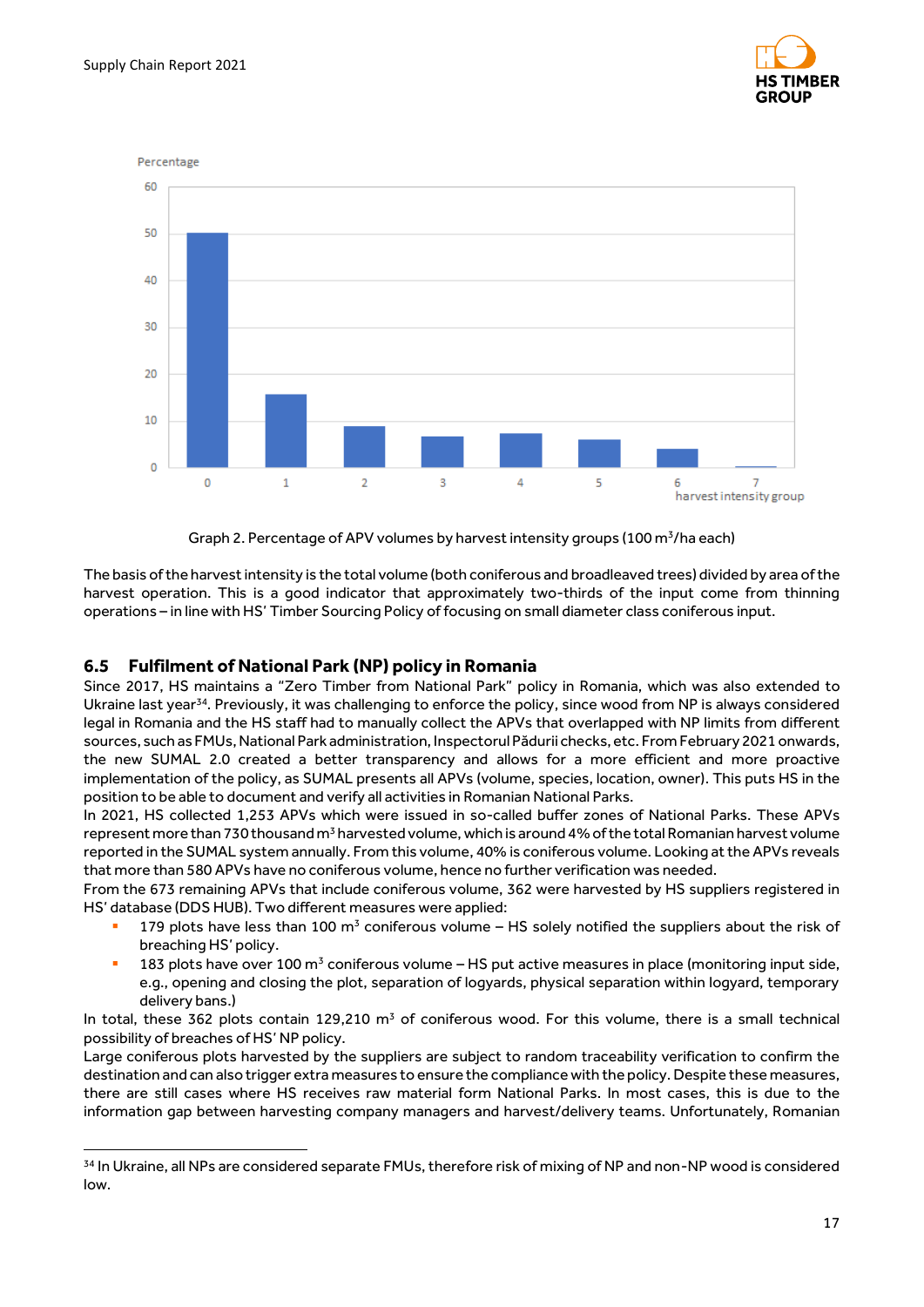

APVs do not contain any reference to the protection level of the given plot, only the harvest authorisation describes the additional measures required for biodiversity protection. In 2021, HS identified and then refused six transports which originated from National Parks in Romania.

## <span id="page-18-0"></span>**6.6 Virgin forest protection in Romania**

According to the 12<sup>th</sup> edition of the Romanian virgin and quasi-virgin Forests Catalogue<sup>35</sup> there is a total surface of 70,069 ha in Romania, of which 8,579.8 ha have been declared as virgin forests and 61,489.2 ha as quasi-virgin forests. This is a significant increase in declared surface compared to previous catalogues. In 2018, the total surface was 21,091.52 ha; in 2019 there were 30,062.06 ha and at the end of 2020, there were 43,823.36 ha. The National Forest Inventory<sup>36</sup> estimates that 54,952 ha of forest area is older than 160 years, indicating that old growth forest protection in Romania is quite comprehensive.

## <span id="page-18-1"></span>**6.7 Natura 2000 monitoring**

In 2021, there was no significant progress of the infringement procedures<sup>37</sup> against Romania in the field of nature protection. Natura 2000 status is investigated in three different infringement procedures, and EUTR compliance generated a case in 2020. These cases generated changes in forest legislation $^{38}$ .

| <b>Number</b>  | <b>Status</b>                                                                                                       | <b>Description</b>                                                                                                                 |
|----------------|---------------------------------------------------------------------------------------------------------------------|------------------------------------------------------------------------------------------------------------------------------------|
| INFR(2019)2138 | 25/07/2019 Formal notice Art. 258 TFEU Memo                                                                         | NATURE - Incomplete Natura 2000 Network                                                                                            |
| INFR(2020)2297 | 30/10/2020 Formal notice Art. 258 TFEU Memo                                                                         | NATURE - TRANSPOSITION OF DIRECTIVE<br>92/43/EEC ON THE CONSERVATION OF<br>NATURAL HABITATS AND WILD FLORA AND<br>FAUNA IN ROMANIA |
| INFR(2020)2238 | 2/07/2020 Formal notice Art. 258 TFEU Memo                                                                          | NATURE - Designation of Special Areas of<br>Conservation in Romania                                                                |
| INFR(2020)2033 | 12/02/2020 Formal notice Art. 258 TFEU Memo<br>2/07/2020 Reasoned opinion Art. 258 TFEU<br>Memo                     | NATURE - Logging in Romania - EUTR                                                                                                 |
| INFR(2021)2022 | 9/06/2021 Formal notice Art. 258 TFEU Memo<br>9/02/2022 Reasoned opinion Art. 258<br><b>TFEU Press release Memo</b> | NATURE - Romania failed to fulfil obligations<br>under the Invasive Alien Species Regulation                                       |

## Table 9. Ongoing infringement procedures against the Romanian state

HS actively monitors recent EU infringement procedures in Romania, which highlighted that even full compliance with domestic regulation may lead to controversial input. The sawmill industry has to apply additional measures to prevent input from possible virgin forests, which have not yet received proper protection.

From September 2020 onwards, HS' DDS in Romania applied field verification to all forest plots overlapping with the Natura 2000 network where the stand age is over 160 years. This is a two-step approach: first, document review provides information about harvest operation type, and field assessment tries to confirm compliance with the status of the forest stand harvesting activities regulation.

# <span id="page-18-2"></span>**7 Achievement status of 2021 plans**

:

The SCCC department will continue to improve supply chain verification. The achievement status for the plans defined in the previous Supply Chain Report is the following:

<sup>35</sup> Catalogul pădurilor virgine și [cvasivirgine din România | Ministerul Mediului \(mmediu.ro\)](http://www.mmediu.ro/articol/catalogul-padurilor-virgine-si-cvasivirgine-din-romania/4790)

<sup>36</sup> Rezultate IFN – [Ciclul II | National Forest Inventory \(roifn.ro\)](http://roifn.ro/site/rezultate-ifn-2/)

<sup>37</sup> [https://ec.europa.eu/atwork/applying-eu-law/infringements-](https://ec.europa.eu/atwork/applying-eu-law/infringements-proceedings/infringement_decisions/index.cfm?lang_code=EN&typeOfSearch=true&active_only=1&noncom=0&r_dossier=&decision_date_from=&decision_date_to=&DG=ENV&title=nature&submit=Search)

[proceedings/infringement\\_decisions/index.cfm?lang\\_code=EN&typeOfSearch=true&active\\_only=1&noncom=0](https://ec.europa.eu/atwork/applying-eu-law/infringements-proceedings/infringement_decisions/index.cfm?lang_code=EN&typeOfSearch=true&active_only=1&noncom=0&r_dossier=&decision_date_from=&decision_date_to=&DG=ENV&title=nature&submit=Search) [&r\\_dossier=&decision\\_date\\_from=&decision\\_date\\_to=&DG=ENV&title=nature&submit=Search](https://ec.europa.eu/atwork/applying-eu-law/infringements-proceedings/infringement_decisions/index.cfm?lang_code=EN&typeOfSearch=true&active_only=1&noncom=0&r_dossier=&decision_date_from=&decision_date_to=&DG=ENV&title=nature&submit=Search)

<sup>&</sup>lt;sup>38</sup> Currently there are 66 open infringement cases against 23 countries in the EU, the oldest open case is over 20 years. INFR(1998)2290 against Ireland – as EU legislation allows for the Commission to judge at what time it brings an action for failure to fulfil obligations.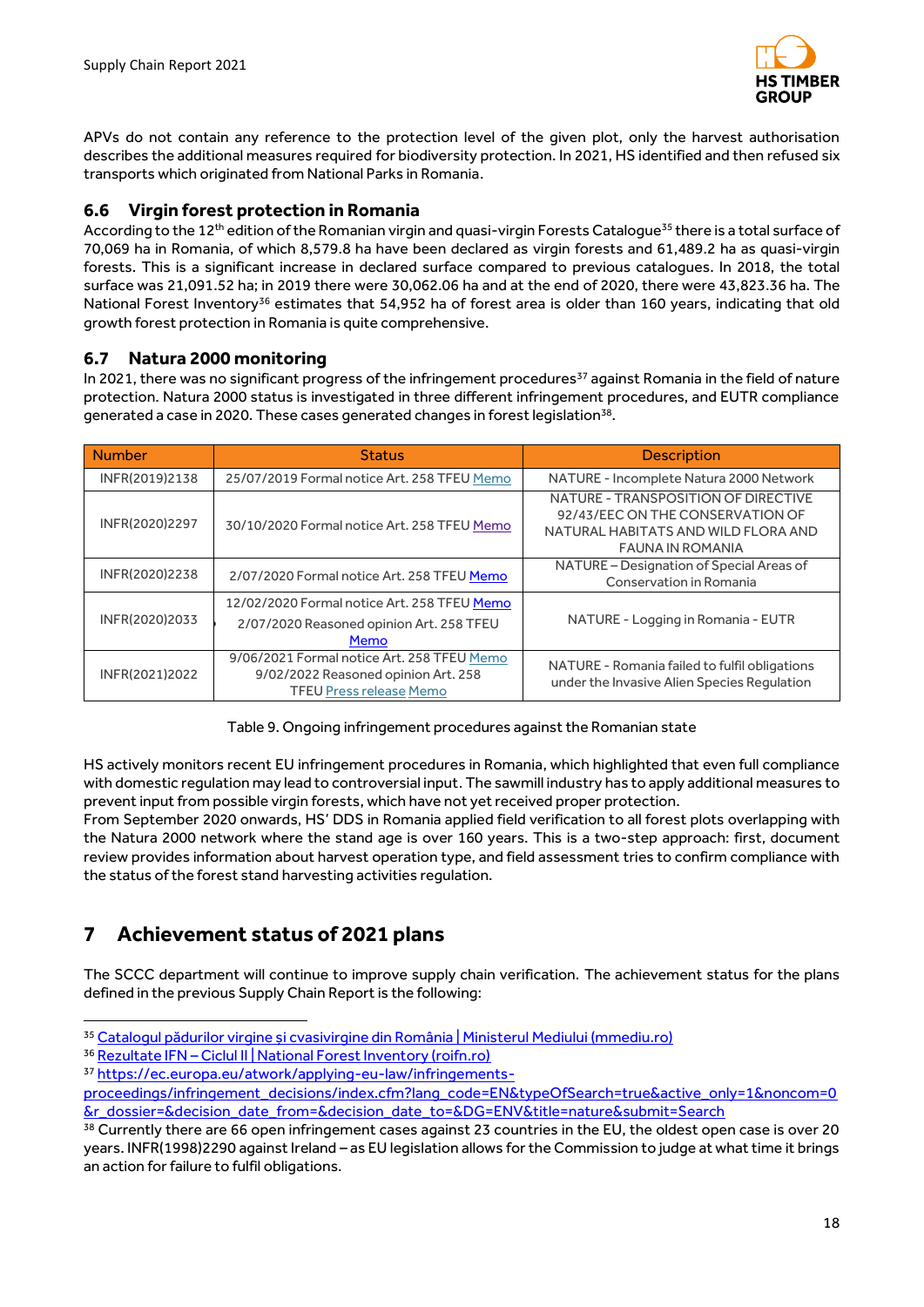

| Plans for 2021                                                                                                                                                                                                                          | Status at end of 2021                                                                                                                                                                                                                                                                                                                                                                                                                                                                             |
|-----------------------------------------------------------------------------------------------------------------------------------------------------------------------------------------------------------------------------------------|---------------------------------------------------------------------------------------------------------------------------------------------------------------------------------------------------------------------------------------------------------------------------------------------------------------------------------------------------------------------------------------------------------------------------------------------------------------------------------------------------|
| In February 2020, PEFC issued a new CoC standard <sup>39</sup> ,<br>which will be applied by HS from 2022 onwards. The<br>most important change is a more elaborate definition<br>of controversial sources, which will include a better | Implemented.<br>PEFC audits in Siret and Comănești in December 2021<br>were conducted based on the new PEFC CoC<br>standards.                                                                                                                                                                                                                                                                                                                                                                     |
| description of forest conversion, including ecologically<br>important areas, high carbon stock forests, etc. Due to<br>the pandemic situation, the transition period has been<br>extended.                                              |                                                                                                                                                                                                                                                                                                                                                                                                                                                                                                   |
| Monitor the implementation of the new SUMAL<br>system and adapt the HS DDS to the new traceability<br>tool. Inter-connecting SUMAL with Timflow, as<br>legislation suggested it is possible.                                            | Implemented. HS considers the new SUMAL 2.0 as a<br>significant step to achieve better traceability and<br>continues to adapt its own DDS to achieve the most<br>advanced risk mitigation measures.                                                                                                                                                                                                                                                                                               |
| Increase verification intensity of field audits, especially<br>at the field of plot visits and Natura 2000 forests.<br>Integrate Natura 2000 borders into the Timflow<br>system.                                                        | Because of technical IT reasons, limits of Natura 2000<br>could not be integrated into Timflow, but SCCC uses<br>the information from Inspectorul Pădurii and created a<br>dedicated map on Google MyMaps platform.                                                                                                                                                                                                                                                                               |
| Continuous investigation of other traceability tools,<br>such as face recognition, timber shape recognition,<br>laser scanning.                                                                                                         | Implemented continuously. Laser scanning project<br>continued in 2021 for another 3 plots, new mobile app<br>for scanning truck transports was tested and will also<br>continue in 2022. Starting November <sup>40</sup> , the sawmill in<br>Reci has started testing a new volumetric scanning<br>tool, which is meant to offer an additional assurance<br>that the sawlogs reaching the gates of HS Timber<br>Productions Reci respect all legal requirements<br>relating to timber transports. |
| Collect and present all coordinates of harvesting plots,<br>not only primary platforms.                                                                                                                                                 | The new SUMAL 2.0 indicates location of all harvest<br>locations in Romania.                                                                                                                                                                                                                                                                                                                                                                                                                      |
| Strengthen the Due Diligence also in low-risk<br>countries and indicate share of input that comes<br>directly from the forest.                                                                                                          | Ongoing. Legal background check was introduced also<br>in low-risk countries.                                                                                                                                                                                                                                                                                                                                                                                                                     |
| Expansion of ISO 38200 to other board factories and<br>sawmills.                                                                                                                                                                        | Management Board decision is pending.                                                                                                                                                                                                                                                                                                                                                                                                                                                             |

:

<sup>39</sup> [https://cdn.pefc.org/pefc.org/media/2020-02/66954288-f67f-4297-9912-5a62fcc50ddf/23621b7b-3a5d-](https://cdn.pefc.org/pefc.org/media/2020-02/66954288-f67f-4297-9912-5a62fcc50ddf/23621b7b-3a5d-55c9-be4d-4e6a5f61c789.pdf)[55c9-be4d-4e6a5f61c789.pdf](https://cdn.pefc.org/pefc.org/media/2020-02/66954288-f67f-4297-9912-5a62fcc50ddf/23621b7b-3a5d-55c9-be4d-4e6a5f61c789.pdf)

<sup>40</sup> [Testing underway at the CIND measurement gate \[gantry\] in Reci \(hs.at\)](https://hs.at/en/press/blog/detail/testing-underway-at-the-cind-measurement-gate-gantry-in-reci.html)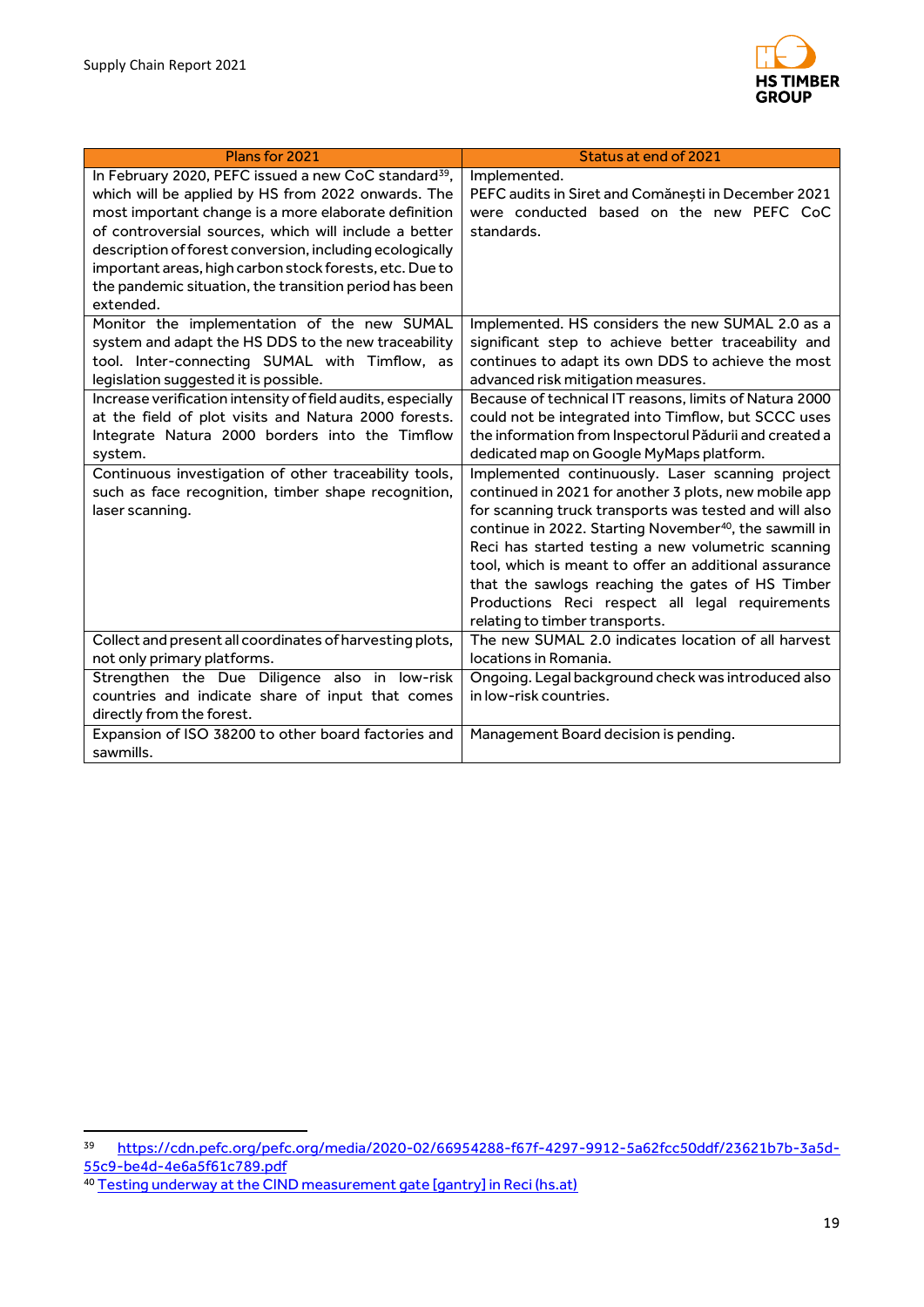

# <span id="page-20-0"></span>**8 Plans for 2022**

## **8.1. Forest/FMU/Origin**

- <span id="page-20-1"></span>**•** Provide more legal support to suppliers in the field of environmental assessment, impact assessment, forest management planning.
- **E** Active use of plot coordinates, develop Timflow further to indicate not only primary platform, but harvesting plot locations.
- **•** Desk-based traceability checks for biomass suppliers.
- Isotope testing to be continued in Ivory Coast.
- **Continue the programme of low impact forestry, promote more active use of cable logging in Romania.**
- Better information collection about the road network quality to initiate road maintenance support.
- **E** Support certification of private forests in Romania.
- Support mapping of high conservation value forests (HCVF) in Romania.
- Use Lidar maps to verify accuracy of height measurement and APV volume.

# **8.2. Transport/Supplier**

- <span id="page-20-2"></span>■ Continue to collect harvest locations in low-risk countries.
- Try to integrate Timflow and SUMAL, in order to simplify the process on transport initiation.
- **•** Set up a new approach for stakeholder events, conduct one in the forest in Romania, to promote advanced machinery and low impact forestry.
- Continue to increase the field verification at plot level.
- Develop the DDS Hub:
	- o Create a digital form of the Supplier Declaration, available as a web link, but also on the existing mobile application.
	- o Introduce country level risk assessment with all risks, indicators, and their references, together with automating proposed risk mitigation measures, based on the supplier information and country of origin.

# **8.3. Sawmills**

- <span id="page-20-3"></span>■ Develop the DDS for the new sawmill in Belarus.
- Introduce regional approach in risk assessment and risk mitigation, where applicable.
- **•** Prepare for compliance with EU deforestation legislation proposal.
- **E** Support improving production level (sawmill) traceability.